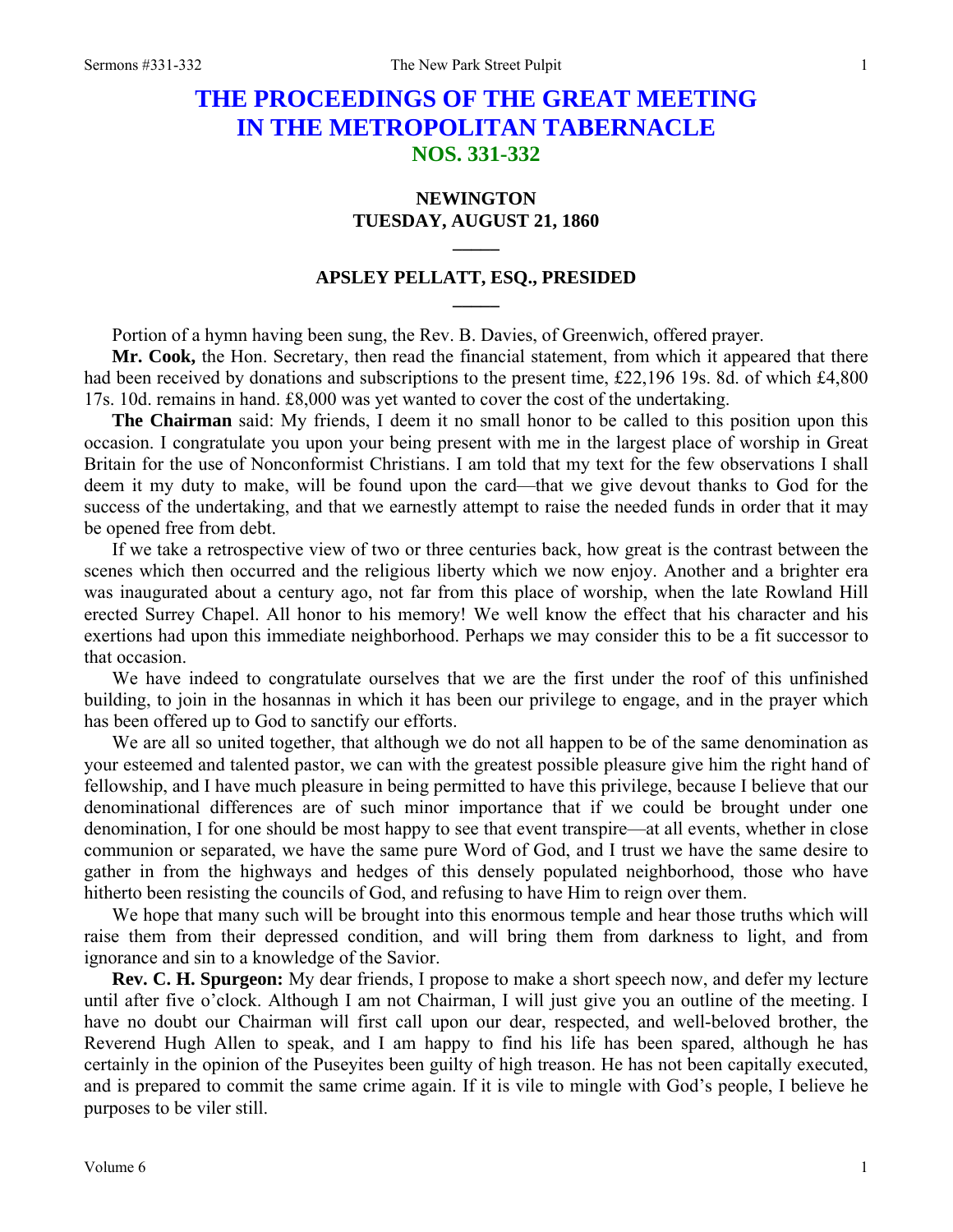After that, we shall call upon our deeply respected and venerated friend, Dr. Campbell to speak as representing the religious press—the right side of the religious press. Then the Chairman will request our brother Jonathan George, as representing our immediate neighborhood to address us. Dr. Arthur will represent the Wesleyans, and our friend Mr. Charles Stovel will say a few words on behalf of the Baptists.

Now, my dear friends, you may perhaps guess the joy with which I stand before you today, but no man but myself can fathom its fullness, and I am quite unable to express it. "Bless the LORD, O my soul, and all that is within me bless his holy name."

Much as I wish to express my gratitude, I must go at once to my business, and *first* say a few words about the *structure itself*. If our brethren who are now upon the platform have never been baptized, if the floor were to give way, they would find themselves in the baptistery, and at any time when they shall wish to be immersed in obedience to their Master's command, they will always find a willing servant in me. The baptistery will be usually uncovered, as we are not ashamed to confess our belief in believers' baptism.

On the occasion of the administration of the Lord's supper, the table will also stand here, and there are steps on each side which the Deacons will descend to distribute the memorials of the Savior's death. You will see above us the pulpit which might hold well-nigh one hundred persons, but I cannot stand like a statue when I preach, and prefer a wide range both of thought and action. The pulpit is convenient for public meetings, so that there will be no expense of erecting platforms.

Concerning this vast chapel, I believe it is the most perfect triumph of acoustics that has ever been achieved. If it had been a failure at present, I should not have been at all disappointed, because the walls have yet to be covered with boarding, so that not a particle of brickwork is to be exposed, it being my theory that soft substances are very much the best for hearing, having proved that in a great number of buildings stone walls are the main creators of an echo, and having seen hangings put up to break the reverberations, and give a hope of being heard. I do not think anyone completely understands the science of acoustics as yet, or will for some time. I have no theory on the subject, I have only a matter of fact to go upon.

We shall also have abundance of light, as you will perceive by the lanterns in the roof, and the abundant windows on each side. It has been remarked by a great many as they entered, that the building was not so large as they expected, and I was pleased to hear it, for it showed me that it was in proportion, and did not look huge and unsightly. To look very large, a building must be generally out of proportion, for when there is proportion, the idea of size is often lost.

If you went down below, you would find one large room, about the same area, or rather larger than New Park Street Chapel, then you would find a schoolroom larger in its area than the venerable chapel in which my brother Dr. Campbell long preached the Word—I mean the Tabernacle, Moorfields. I believe that four chapels like the one at Moorfields could be put into the area of this building, two resting on the basement would only just fill up the same area, and then two more on the top. Now, perhaps, you may get some idea of the size.

With regard to the appearance, I have this much to say. I think the appearance is highly creditable to the architect. I do not care about the exterior a single farthing, the omission of the towers has deprived the architect of much of the effect which he hoped to produce by his design, and is perhaps the reason why the roof seems to rise too much, but they will never be erected as long as I am here. I will have no ornament which has not an object, and I do not think those towers could have had any object except mere show.

As for the front elevation, it is not surpassed by anything in London. The building has no extravagance about it, and yet at the same time it has no meanness. True, the roof rises to a very great height above the portico, and does not present a very architectural appearance from the causeway, but we must recollect this much—those who look at it from the outside have not subscribed anything towards it. I have just remarked that there is beneath this platform a large room the size of New Park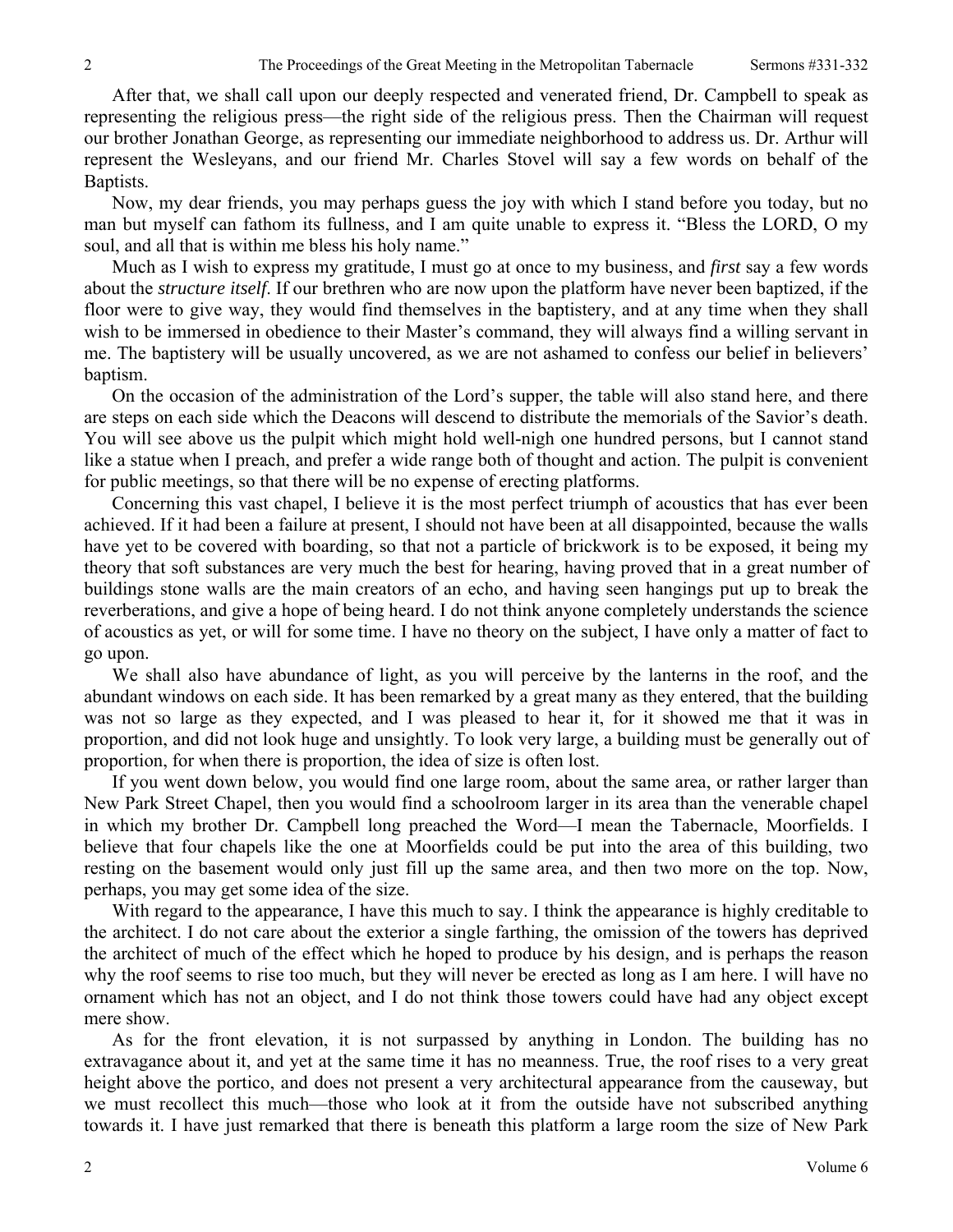Street Chapel, that is for the church meetings, it is rendered fully necessary, as we have now more than fifteen hundred members.

The other large room is a schoolroom which will contain I should think fifteen hundred, if not two thousand children. There are large classrooms which will be used on the Sabbath-day for classes and on the weekdays for my students. I have no doubt my friend, Mr. Rogers, who has so long been my excellent helper in that work—and to whom very much credit is due—will feel himself more comfortable when he has proper rooms in which all his young men can be taught in every branch which will be necessary to give them a complete education for the ministry.

There is a very fine room for the ladies' working meetings, which will also be available for a library—a place where the works of all our former pastors will be collected and preserved, for you must know that of old our church has ever been prolific with good works. We have the almost innumerable works of Keach—so many that one does not know where to find them all—the chap-books which used to be hawked about the country printed on bad brown paper in worn-out type, yet containing right good sound theology, adorned with odd illustrations which I have no doubt interested the villagers and greatly impressed the public mind at the time.

We have then the ponderous tomes of Gill, the tractates and hymns of Rippon, and the works of those who since their day have served us in the Lord. Well then, the pulpit of my glorious predecessor, Dr. Gill, will be brought here and placed in the vestry below, that we may retain our ancient pedigree. It is said to have had a new bottom, and some of the four sides are new, yet I affirm it to be Dr. Gill's pulpit. I am as certain that it is such, as that I am the same man as I was seven years ago, though all the component parts of my body may have been changed in the meantime.

Higher still there are three magnificent rooms, in the center is the minister, right and left the elders and deacons—the officers of the army, lying on either side of the captain so that they may be ready to go forward at the word of command. Then above that, on the third story, there are three other excellent rooms, to be used for tract depositories, and Bible depositories, and for other schemes, which we hope the church will undertake.

I have thus tried to explain the structure of the building to you. I do not think that anything else remains to say to you, except I draw your attention to the staircases by which you ascend to the galleries, each gallery having a distinct entrance and staircase, so that there is no fear of any overcrowding. I will only say that a design was never carried out with more fidelity by any builder than this has been.

There have been improvements made as we have gone on, but they always have been improvements to which if they did not seem absolutely necessary the builder has objected lest he should have any extras, and where we have compelled him to make them, he has done them as cheaply as possible. He is a man of whom I am proud that he is at once a member of the church, a member of the building committee, and the builder of this house of God. Mr. Higgs, besides being a magnificent donor, gives us in solid brick and stone far more than he has done in cash. If I had ten thousand buildings to erect, I would never look to anybody else, I would stick to my first love, for he has been faithful and true.

And now I come to another point, namely, *the present position of this project*. We have pushed beyond the era of objection to it. Now, those very wise friends (and they were very wise), who said the building ought not to be built, it would be too big—cannot undo it. The only thing they can do is to help us through with it, for so much money has been spent already that we cannot propose to pull it down, however absurd the structure may be.

Some of our brethren said, "When Mr. Spurgeon dies, who will take his place?" As if God could not raise up servants when He would, or as if we ought not to do our duty and not neglect it because something may happen in fifty years' time. You may say, "You give yourself a long lease, fifty years." I don't know why I should not have it, it may come to pass and will, if so the Lord ordains.

I am cheered by an omen about this. Dr. Gill was chosen pastor of this church when he was nineteen, and he was more than fifty years its minister, Dr. Rippon was chosen at the same age, and he was fiftyeight or more, I was nineteen too, and is it not possible that I also, by divine grace, may serve my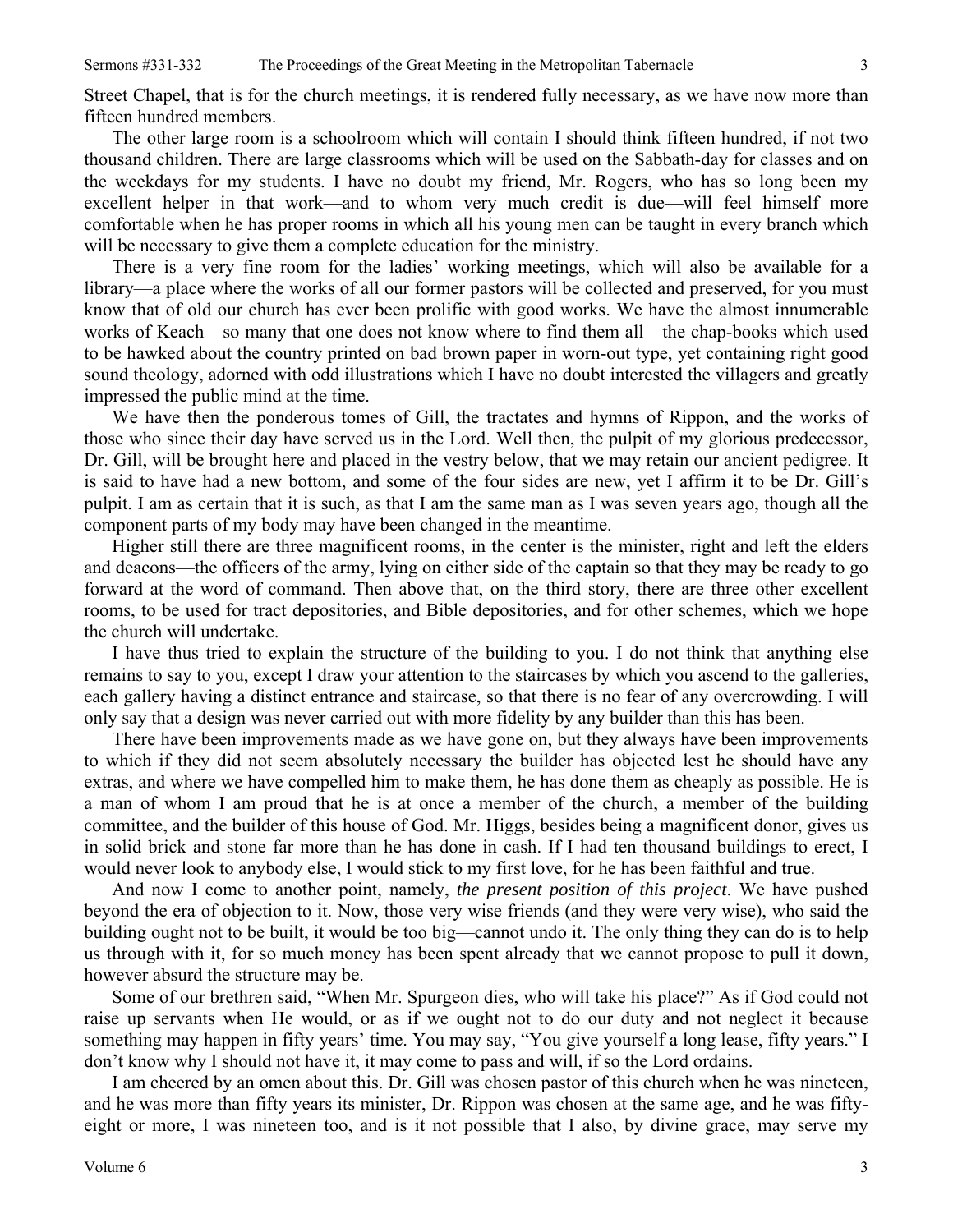generation for a long period of time? At any rate, when I am proposing a plan, I never think whether I shall live to see it finished, for I am certain if it is God's plan He will surely finish it, even if I should leave the work undone.

I say this project has gone beyond the realm of objections. It has even passed beyond the realm of difficulties. We have had a thousand difficulties. The ground was as much given us by divine providence, as if the Lord had sent an angel to clear it for us. The money has been given and that beyond our hopes, and we have had it from quarters where we should least expect it. All the Christian churches have contributed their portion, and almost all the ends of the earth have sent their offerings. From India, Australia, America, everywhere have we received something from God's people to help us in this work. We hope now we shall go on even to the end of it without feeling any diminution of our joy.

Now I come to my closing point, that is, we earnestly pray that we may open this place without a farthing of debt upon it. You have heard that again and again. Let me repeat it, and I pray that our brethren here, who have the command of the public press, will try and repeat it again for me. It is not because a small debt would weigh upon this church too much. We are not afraid of that, it is just this, we think it would tell well for the whole body who rely upon the voluntary principle, if this temple can be completed without loan or a debt.

Our place has been spoken of in the House of Commons, and mentioned in the House of Lords, and as everybody happens to know of it, as it stands conspicuously, we want to do our utmost, and we ask our brethren to give us their help, that this forefront of Nonconformity, for the time being, may have about it no failure, no defeats to which anyone can point and say, "Your own voluntarism failed to carry the project through."

I believe in the might of the voluntary principle. I believe it to be perfectly irresistible in proportion to the power of God's Spirit in the hearts of those who exercise it. When the Spirit of God is absent, and the church is at a low ebb, the voluntary principle has no power whatever, and then it becomes a question with many carnal wise men whether they shall not look to Egypt for help and stay themselves on horses. But when the Spirit of God is shed abroad, and men's hearts are in the right state, we find the voluntary principle equal to every design of the church.

Whenever I see any denomination turn a little aside, and begin to take so much as a single halfpenny from the hand of the state, I think they do not believe in their God as they ought, and the Spirit of God is not with them in all its power. Only give us a ministry preaching Christ, and a people who will serve their God, and feel it to be their pleasure to devote themselves with their substance to His cause, and nothing is impossible.

Well then, I ask you to prove this to all men, and I appeal not only to those present, but to the Christian public at large to help us in the last struggle to wipe off that remnant of £8,000. I believe we shall have a good and hearty response, and that on the day of opening we shall see this place filled with a vast multitude who will complete the last stroke of the work, and leave not a shilling unpaid.

We pledge ourselves to the Christian public that they shall be no losers by us. While this work has been going on, we have done as much as any other church for all other agencies—as much at least as it was possible for us to do. We hope to help other places, by first giving to our young men education when God has called them to the ministry, and afterwards helping them when they are settled.

We wish to become a fruitful mother of children, and pray that God may make this place a center out of which many rays of truth, and light, and glory, may be dispersed through the darkness of the land. We will not be an idle church. We do not ask to have our load taken away, that we may eat, and drink, and play, but only that we may go straight on to do God's work.

Of all things, I abhor a debt. I shall feel like a guilty sneaking sinner if I come in here with a hundred pounds debt upon it. "Owe no man anything" will stare me in the face whenever I try to address you. I do not believe that Scripture warrants any man in getting into debt. It may stimulate the people to raise more money, but after all, attention to the simple Word of God is infinitely better than looking at the end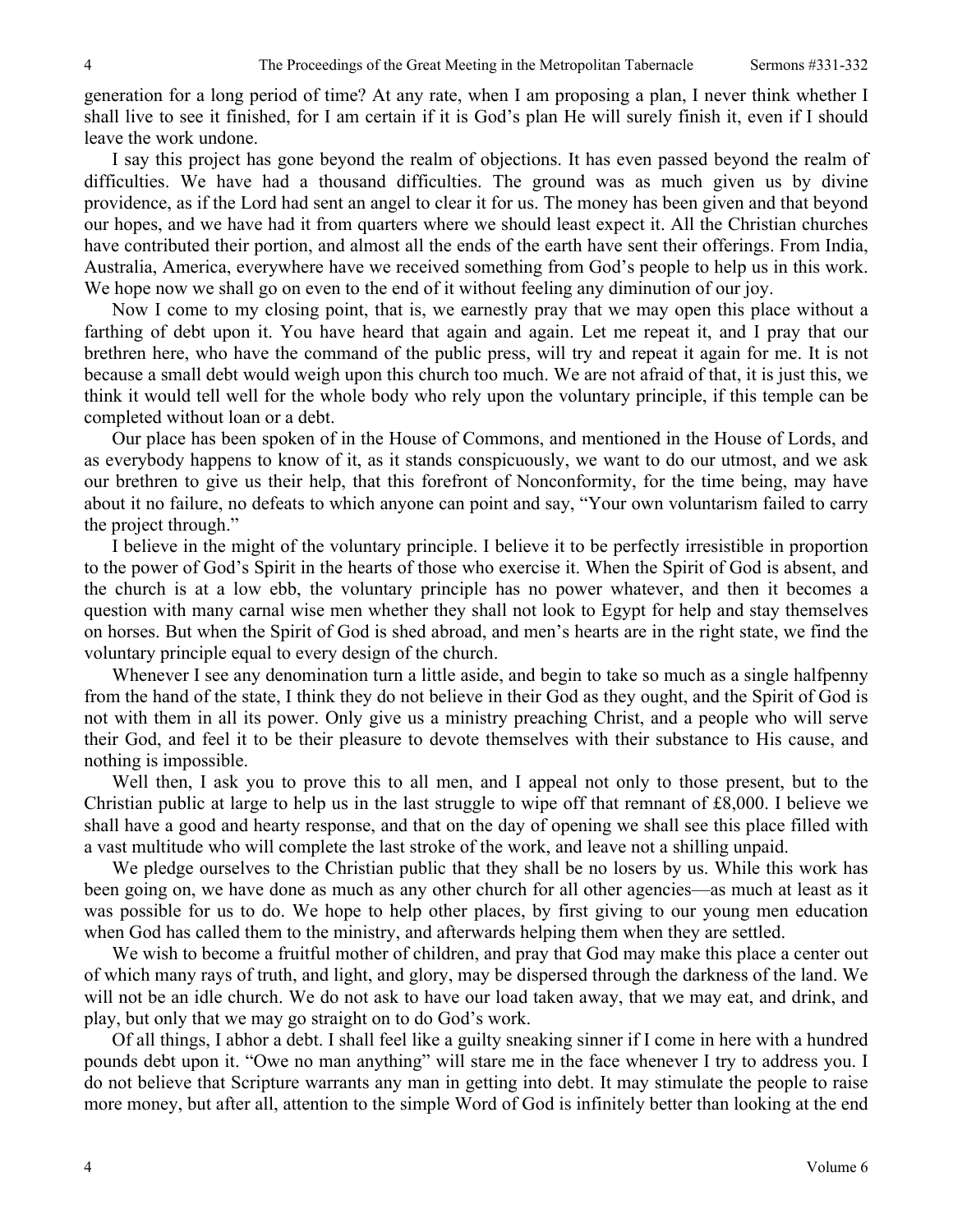which may be obtained by the slightest deviation from it. Let us not owe a farthing to any living soul, that when we come in here we may find that all has been paid.

**Rev. Hugh Allen**—I consider this a most important day. It is a day in which we celebrate a very important fact, a fact with which I hold the great success of Mr. Spurgeon's preaching in London to be immediately connected, namely, that we have arrived by the grace of God, at a period when the masses of the people are not unwilling to hear the Gospel, and when the whole Gospel may be preached in its fullness by those who have hitherto been ashamed of it—who have hitherto been too careful about the prejudices of the world—forgetting that if the Gospel is preached in love and affection you cannot preach it too fully.

There is also in connection with the movement which God has caused through my beloved brother's ministry, another important fact—the people of God draw nearer one to the other. I am bold to affirm that considering my brother's more than ordinary faithfulness in preaching all the points of the Gospel, there has resulted such a drawing towards him of love and esteem, and approbation, that is truly remarkable, and as a direct result of my beloved brother's ministry, there has of late been realized that wonderful statement which was made with regard to the primitive church, "See how these Christians love one another."

**Rev. C. H. Spurgeon:** I thank my brother, the Rev. Hugh Allen, for coming here today. I know the opposition he has met with, and I know he cares about as much for it as a bull when a gnat settles on his horn. He shall have my pulpit any time he likes—I am quite sure he will commit no offense. If it is a sin for a clergyman to preach in a licensed place, there are one hundred clergymen who are great sinners, for I licensed Exeter Hall as a place of dissenting worship a few years ago, and it stands on the bishop's book yet. About one hundred clergymen have since preached there

**Dr. Campbell** said: I do not know, Mr. Spurgeon, that I shall address the meeting, but I am sure I can look at it, and I am sure I can love it. For a long time I have been accustomed from want of voice to decline all public speaking, but there are seasons when a man ceases to be voluntary. Notwithstanding what Mr. Spurgeon has said about being voluntary, he sent me a note some two or three days ago and said, "Do come to our meeting next Tuesday if you can, and come whether you can or not." There is no dealing with a man of this description, so to cut the matter short I simply submitted.

I came tonight for the special purpose of congratulating our friend Mr. Spurgeon on his safe return from the land of popery and superstition. I know he will tell us very good things tonight, when he shall come to compare his own native land with those in which he has lately traveled.

I do unite with you all in giving thanks to God for the extent to which you have advanced in your magnificent undertaking. You may say in verity, "Hitherto hath the LORD helped us." God has been with Mr. Spurgeon, and made him the instrument of turning a multitude of you from darkness to light, and from the power of Satan unto God. We come—I am sure I may speak for all—to congratulate you and to rejoice with you, and with our whole hearts to bid you Godspeed.

The work is a mighty one, I confess I came to see it some three or four months ago, I had seen no such structure before, and rejoice to be living in a period when such a structure has been brought into being. Our desire for our dear brother is that he may be spared to labor for fifty years more. I think by that time he will be prepared with me for garrison service, and I think you will be prepared to say, "Well done, good and faithful servant, retire to thy rest and to thy glory."

**The Chairman** then called upon the Reverend Jonathan George to address the meeting as the representative of the immediate neighborhood.

**Rev. Jonathan George** said: Dear Christian friends, I am not the man to address you at very great length, for public speaking is not my forte, and extreme weakness will prevent me from saying much to you. I did not, however, throw myself in the way of this engagement, but I was solicited to come, and could not say no. The card of invitation which I hold in my hand says that the object of the meeting is "to render devout thanksgiving to God for granting this enterprise so much success." I am sure your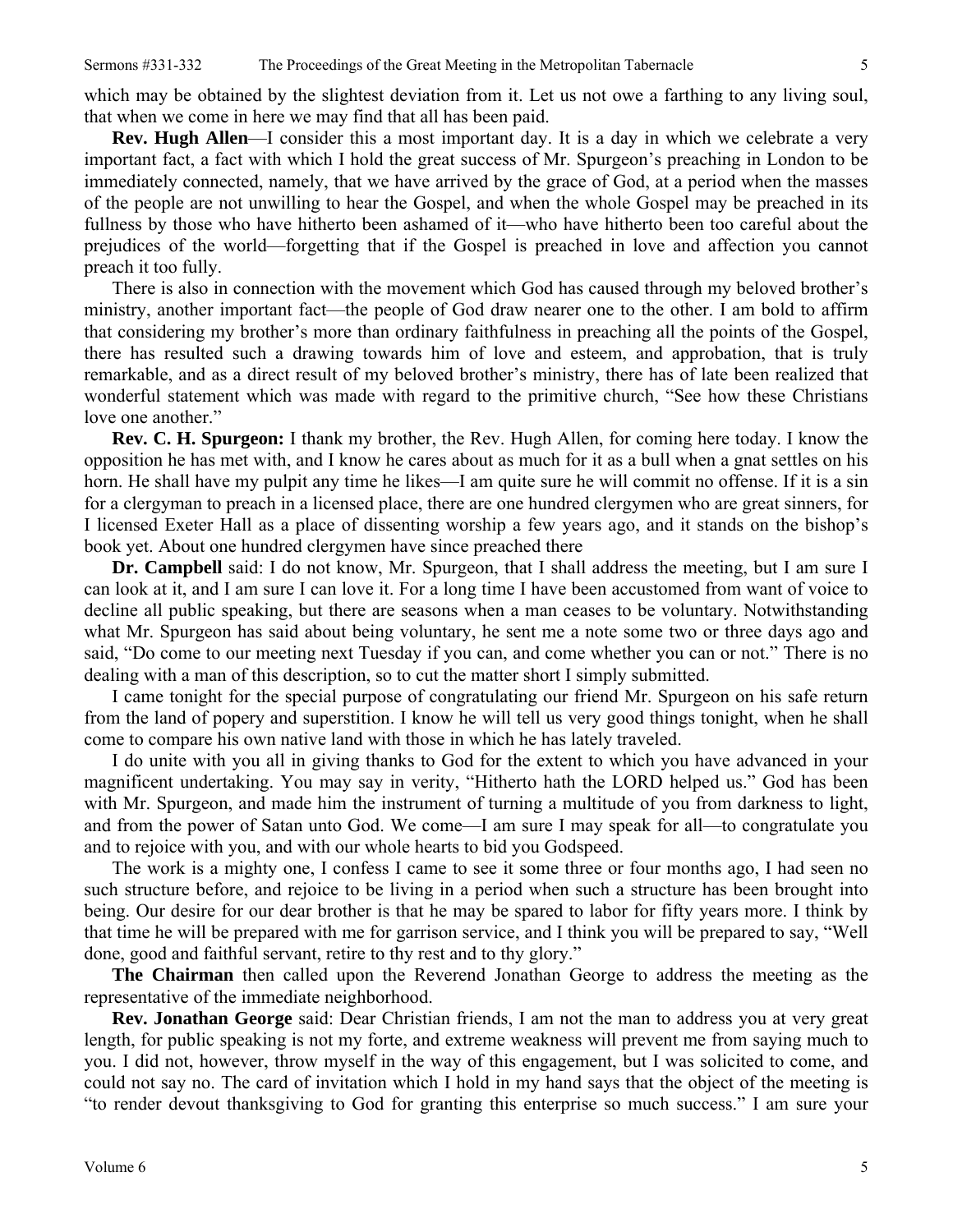hearts must be gladdened in seeing, what you thought perhaps Utopian, at last succeed. It is now clearly demonstrated that the work has begun and must go on in spite of all its foes.

It would be well for us all to remember when God blesses us with any measure of prosperity, that prosperity is very hard to bear. How is that? Cannot Christianity, or the grace of God bear it? No, it is because of the extreme carnality and pride of our hearts. Here is a portion of Scripture we should all recollect—"They shall fear and tremble for all the prosperity that I send."

It is a blessing when God has succeeded our poor efforts and poured out a blessing on us if we are jealous of our own hearts, and fear and tremble. Oh! God, how rich, how beneficent Thou art! Let us not lose Thy full blessing by our own pride, by pointing to some second cause and saying—"It was I, it was us, it was our ministers." On! go on fearing and trembling, and the Lord JEHOVAH will bless you.

I am requested to be considered as the representative of the ministers and friends in this neighborhood. I am happy to say that I can safely represent the hearts and feelings of most of the ministers in this locality, more especially through the extent of Walworth, Camberwell, and Clapham. I am associated with a conference of the ministers of these districts (irrespective of the denominations to which they belong), who meet at the house of our esteemed and worthy friend Dr. Steane. I can, therefore, come to you in the name of my fellow ministers, and offer you our congratulations for God's blessing on your ministry, on this undertaking, and on the gathering of today.

**Rev. Dr. Arthur,** as the representative of the Wesleyan denomination, addressed the meeting and expressed his cordial sympathy with the undertaking, hoping that—

### *"When on Zion's height The hosts of God appear, May thousands, thousands, reign in light, Who found salvation here."*

The subscriptions were then brought forward, and Mr. Spurgeon stated that more than a million had contributed to the erection of this place of worship, chiefly in small sums.

**Rev. C. H. Spurgeon** said: I am astonished at Dr. Campbell for not knowing that the word Tabernacle involves a religious doctrine, namely, that we have not come to the temple state here, we are now passing through the Tabernacle-state. We believe this building to be temporary, and only meant for the time that we are in the wilderness without a visible King. Our prayer is, "Thy kingdom come." We firmly believe in the real and personal reign of our Lord Jesus Christ, for which we do devoutly wait. That is the reason why it is called a tabernacle, not a temple.

We have not here the King in person, the Divine Solomon, till He come, we call it a tabernacle still. As to the word Metropolitan, it *is* too long, and I could fairly give it up, but I will keep it now in spite of the Doctor. I will always concede to him, I am sure, the chief seat, he and I will never quarrel for any precedence, his is a most mighty pen. He may have the kingdom of the pen if he will let me keep some part of the kingdom of the tongue. His pen is sharper and more mightier than Ithuriel's spear, it has detected many of the toads of heresy, and transformed them to their right shape, and I have no doubt it will find out a great many more yet.

An interval of half-an-hour took place, after which, a hymn having been sung, the Rev. S. K. Bland engaged in prayer.

**\_\_\_\_\_** 

**\_\_\_\_\_** 

**Rev. Charles Stovel:** Of all the addresses received by us this afternoon, that by my friend Mr. George pleased me by far the most, and deserved, as I think, the most prayerful consideration. I have watched two or three times (opportunities having been given during the progress of your work of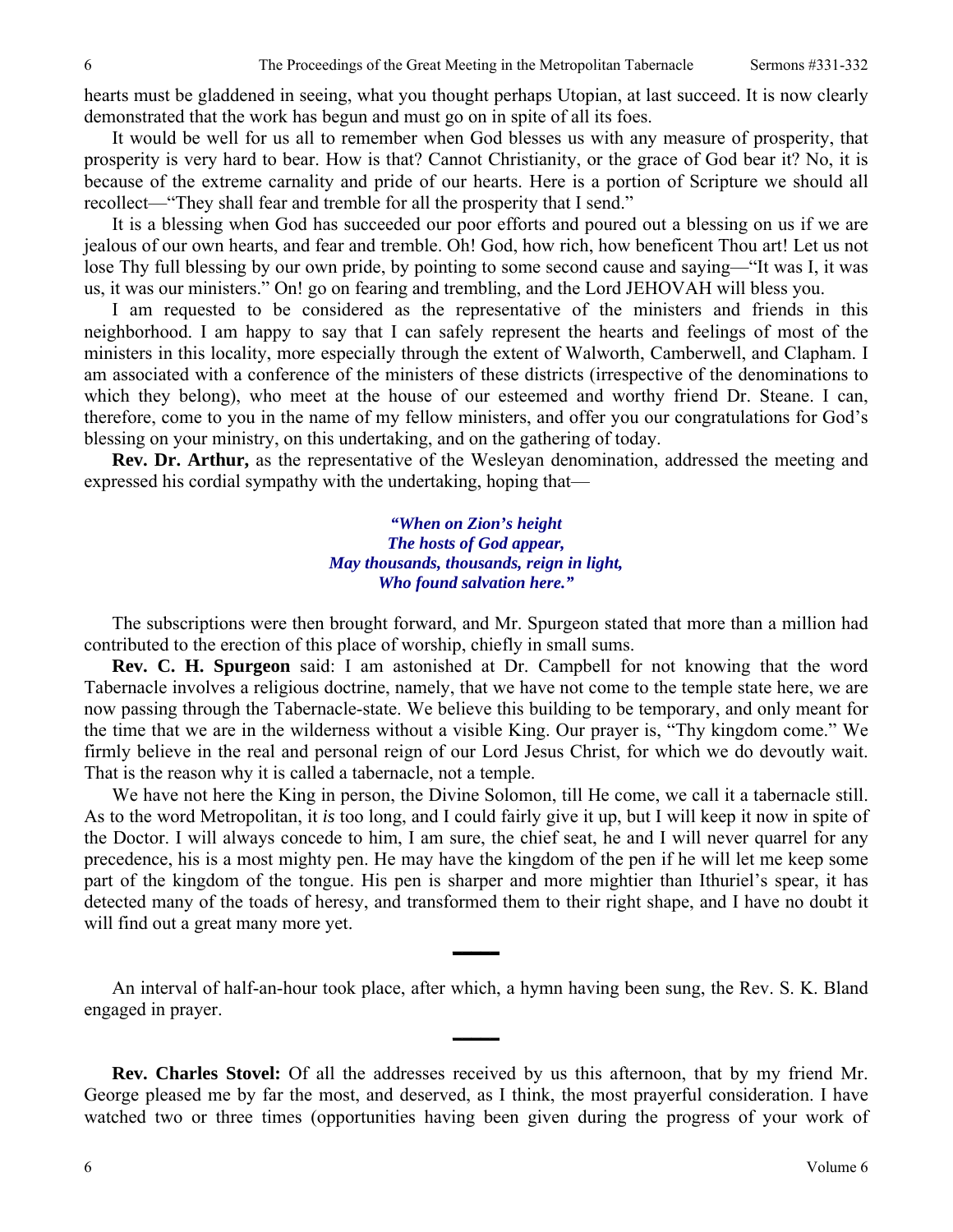coming in amongst the workmen) the arrangement of your structure. I have in every case been greatly pleased with the whole business, and seem to realize my own expectation as the building advances now to completeness, both in respect to the acoustics, and the sight and command which the speaker may have when accustomed to it over so large an assembly as is required to fill the place. It appears to me to have been guided by great wisdom, and that your plans well formed have been with equal skill and accuracy carried out.

I think, respecting the place itself, I am not so much pleased, nor do I feel so glad respecting the structure as I do when I think of the combination of mind, and the operation on moral feeling and principle presented in the movements of your Society. I rejoice much in being permitted to see the advancement of your pastor to the present moment, and at the same time gathering up all my recollections of the past, in which it has happened to me to hang upon the lips of any teacher advancing to anything like the popularity now enjoyed—in no case have I been permitted to witness the ripening of years and the termination of days without some fearful lesson—some solemn and humbling circumstance.

Let that fact lie before you—not to discourage, certainly, but to humble—and especially to keep your minds from anything like self-confidence in the thing which you yourselves have done. God is pleased to employ earthly agencies to accomplish great purposes, but He is pleased to make the agencies He employs feel that it is not the sword nor the instrument of any work that accomplishes it, it is the hand that wields the sword, it is the operator. It is the operator which conducts the instrument, and when the operator withdraws His mind, the instrument is as feeble as the sword without a hand. I would present this simply as a guide to that thought, which lies, as I think, at the basis of all the operations developing through the prosperity of your church.

Who, let me ask you, when your congregations, as I hope they soon will, shall have crammed you to your ceilings, when from every one of these seats, glowing eyes shall look down upon this center of address, when up to yon roof the crowded assembly shall gaze with lighted eye and listen to the Holy Word, when school upon school shall be at work, visitors following visitors, then when the tendency of human nature to lag and to let go their hold shall present itself, when anything shall occur to break or jar the machinery of our great work—who then shall be your guide? Let me tell you, you will learn then at that moment what the blessed Redeemer said to His disciples when He launched His great operation upon the world, "Without me ye can do nothing."

Be sure of this, that at such points (and such points will come, for though I hail and greet you in your work, I cannot flatter you), I tell you, my brethren the more you lie humble in the dust the sweeter it will be for you in after life. Let us remember we hold every gift from above, as stewards enriched and blessed that we may be made blessings, and honor and serve the God we trust and love.

My earnest wish and prayer is that from this night you may advance in closer fellowship with God through that personal Savior and that personal Spirit. You will soon forget the peculiar dogmas of Calvin, and of all the rest, you will take the truth which comes to you from any man, not because the man has spoken it, but because it comes from God. You will feel that salvation is treasured up in Christ, that Christ is proclaimed to man, that man enjoys salvation by embracing Christ, and thousands led to Him shall be your honor and reward. May God grant it beyond all your thoughts and hopes for Christ's sake.

**The Rev. C. H. Spurgeon** then came forward to give some account of his continental tour—I have been requested by two well-known and deservedly eminent publishers to print some notes of my journey on the continent, but I went there for rest and recreation, and certainly the toil of writing notes at the end of each day is not a pleasant task to me, though I have no doubt it is quite a luxury to a great many young ladies who travel on the continent, for I have always seen them on board boat and elsewhere, taking notes of everything they saw. I never knew what was in the notes of course, but I am afraid they were not of so much value as those which have helped to make up the sixty pounds.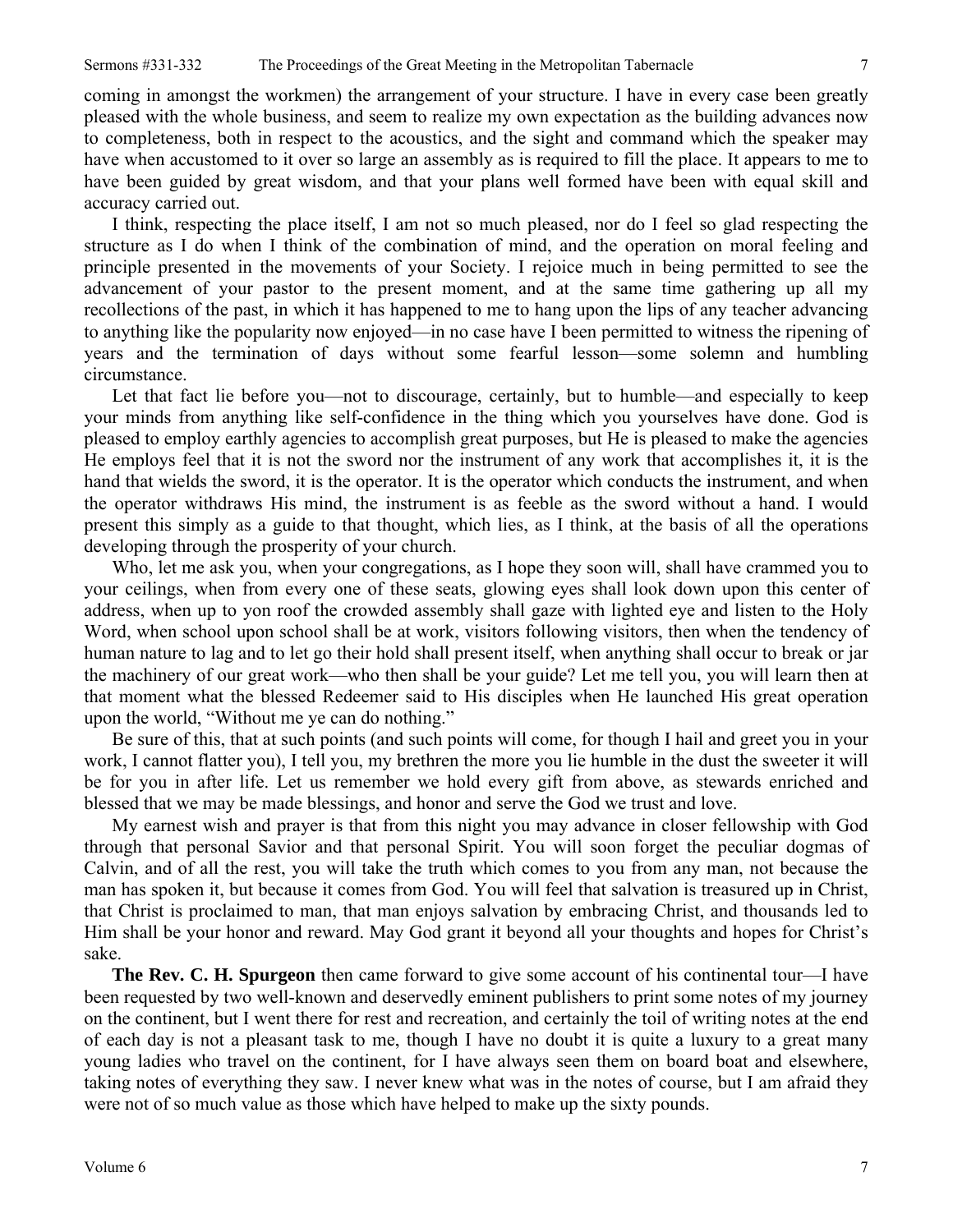I went abroad to re-string my nerves, to give rest to my brains, and repose to the whole mental man, and I felt that this most sacred purpose could never be attained if I chained myself to the drudgery of book-writing. My congregation would have been disappointed if I had come home as tired as I went, and I could have had no solid excuse for ceasing my daily preaching if I had not really rested my weary soul.

I believe, moreover, that the narrative of my journey will be far more valuable to me as a fountain of fresh illustrations and suggestions, than if I could pour it all out into a book. Will it not be better to retain my pearl and let it glitter every now and then, than to melt it into one small draught, too shallow to satisfy the public thirst? I shall hurry through a few of the matters which I observed, and I would have my friends remember that this is not a solemn service of worship, but a mere lecture at which I shall use great freedom of speech, and give you full license to laugh.

I went from St. Katherine's docks down the river, accompanied by my well-beloved deacons and several of my friends. At Gravesend my friends left me with the kindest wishes and with many a prayer to God for my safety. I assure you the journey was rendered abundantly pleasant by the evening which we spent together in prayer and fellowship before I departed, for I never heard such kind words and such loving prayers uttered concerning any human being, as I heard that night concerning myself. There was nothing like fulsome flattery, all the glory was given to God, but every brother's heart invoked such blessings upon my head that I went away with a rich cargo of joy, knowing that a full wind of prayers was following behind.

I had an Essex captain to go with, and as all Essex men have a high opinion of their countrymen, we soon found ourselves in full talk upon the excellencies of our native county. Many were our anecdotes and swiftly flew the time. Mine I have told so many times, I dare say you know them. Some of the captain's tales were new and original. I shall give you one, because it tends to illustrate the town in which I landed—Antwerp.

Antwerp, you must know, is so full of Virgin Marys, that you can't turn the corner of a street but there is a blessed Virgin, sometimes under a canopy of many colors, arrayed in all manner of pretended jewelry, and at other times in a neat little niche which seems to have been picked out of the wall for her ladyship's special accommodation. Sometimes she is represented by an ugly black doll and at other times by a decent respectable statue. Well, so many of these Virgin Marys are there, that the sailors may be excused for imagining every image which they see to be a Virgin Mary.

A sailor who landed there, went to buy some tobacco, and when he returned to the ship, one of them said, "That is very good tobacco, Jack, where did you get it?" "Oh!" he said, "you will know the shop, for there is a Virgin Mary sitting over the door, smoking a pipe." I don't wonder at the man's mistake, for one gets so accustomed to see that excellent lady in all manner of shapes, that you may easily mistake a Turk in his turban for the Virgin and her crown. I am sure they think vastly more of her than of our Lord Jesus Christ, for though we saw many crucifixes and many images of Him, yet even in their image work, it seemed to me that the Virgin Mary was *cent-per-cent* beyond the Lord Jesus Christ.

It happened, the very day we landed at Antwerp, that there was a grand procession just steaming in its full glories out of the Cathedral, an old and venerable building. There were priests in their robes, beadels resplendent in their livery, and a great number of men, whom I supposed to be penitents, carrying huge candles, certainly I should think two inches in diameter. These men walked two and two along the streets. Whether that burning of the candles typified the consumption of their sins, the melting of their church, or the illumination of soul which they so greatly needed, I do not know.

There were also carried great lamps of silver, or electric plate, very much like our own street lamps, only of course not quite so heavy, and these too, when the sun was shining brightly and there was not need of the slightest illumination, and this was not in the dark cathedral, but in the open streets. In all solemnity they marched along with these candles and lanterns, blazing and shaming the sunlight. They told me they were taking the most blessed and comfortable sacrament to some sick people, but what the candles had to do with the sacrament, the sacrament with the candles, or they with the sacrament, I do not know.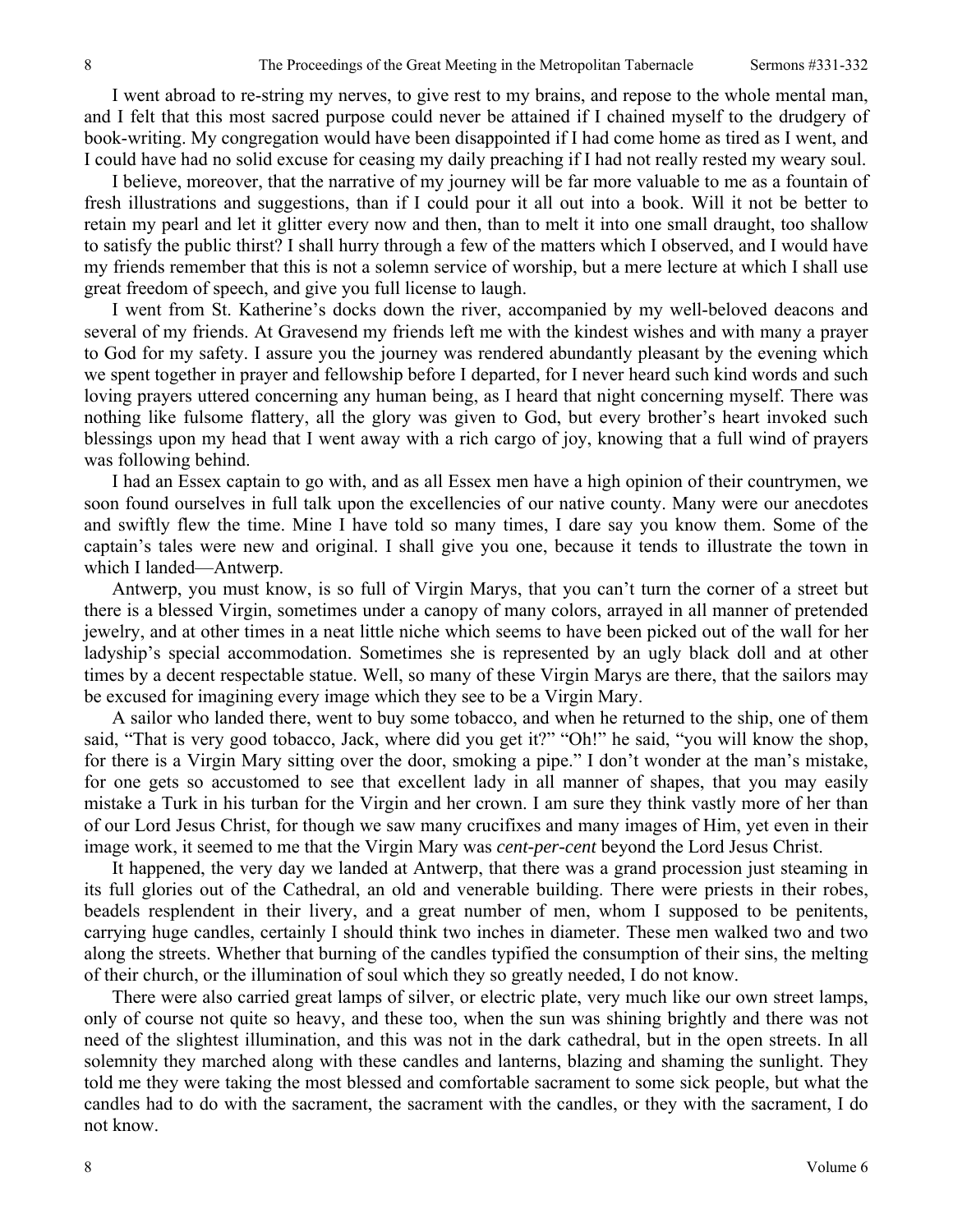I noticed two little boys, very handsomely dressed, walking in the middle of the procession, who were throwing flowers and oak leaves before the priests as they walked, so that as they went along, their holy feet scarcely needed to touch the soil, or to be polluted with the stones. The presence of those little ones full of infantile joy relieved the soul for a moment, and bade us pray that our little ones might take part in a nobler celebration when the Lord Himself should come in the glory of His Father.

Almost every house had just before the window a little place for holding a candle, and as soon as they heard the procession coming along, the candles were lighted. I noticed that the moment it passed, the thrifty housewives blew out the lights, and so they saved their tallow, I doubt they did not save their souls.

I inquired and was informed—and I think on good authority—that even some of the Protestants in Antwerp burn these candles in the front of their houses lest it should hinder their trade if they did not conform to the customs of the rest of the people. I am sure it is an unutterable disgrace to them if they do, and it is very much akin to that which our brother Stovel was saying, being charitable with what is not our own by being conformed to this world, and seeking to win either profit or applause by giving up our own peculiar sentiments. I would like to have seen Martin Luther with a candle before his door! Unless, indeed, he had burned the Pope's bull before their eyes. He would have sooner died than have paid respect to baptized heathenism, a mass of idolatries and superstitions.

I do not think that the Romish religion has any very profound effect upon the morals of the people, for I observed publicly exposed for sale in the window of an old shop under the eaves of the cathedral, in fact in a part of the cathedral itself, articles which I dare not describe to you, and which I almost need to blush for having seen, for they were so horribly indecent. The things themselves, the religion is not accountable for, but how they allow their sale within the holy precincts, I cannot tell. Never did I feel my Protestant feelings boiling over so tremendously, as in this city of idols, for I am not an outrageous Protestant generally, and I rejoice to confess that I feel there are some of God's people in the Romish Church, as I shall have to show you by and by.

But I did feel indignant when I saw the glory and worship which belongs to God alone, given to pictures, and images of wood and stone. When I saw the pulpits magnificently carved, the gems set in the shrines, the costly marbles, the rich and rare pictures upon which a man might gaze for a day and see some new beauty in each face, I did not marvel that men were enchanted therewith.

But when I saw the most flagrant violation of taste, and much more of religion in their Calvarys and cheap prints, my spirit was stirred within me, for I saw a people wholly given unto idolatry. I believe Antwerp to be the most religious place on the face of the earth in a bad sense—the most superstitious for everywhere, all over the continent, we were compelled to say, "Well, this does not come up to the glory of Antwerp." There the people dive into the very depths of formalism, they seem as if they could not live without Mary the Virgin, and without continually paying reverence and adoration to her.

I found throughout Belgium, what I was not sorry to see, a hearty dislike of the Emperor Napoleon. A salutary dread of that man may prevent his future attempts at aggrandizement, it may unite the weak until they shall be strong enough to become a useful check to the strong. When I was at an inn in Belgium, I heard some persons saying, "Ah, if they come here, they will never go back again." Now, I knew they were afraid. Whenever I hear a man brag of what he is going to do, I always know he is frightened.

The man said, "If they were once to come to Belgium, they would never go back again." I doubt they would stop there, and that the goodness of their quarters would be the only reason why they would not go back, for the small force that Belgium can command I am afraid would interpose a very small barrier to the ambition of that mighty lord of a warlike people.

I remarked throughout Prussia the utmost distrust of him. I cannot say that I found a very good opinion of the English in Prussia. Talking with intelligent Prussian gentlemen, I found that many felt very coldly towards us, as we had quietly permitted Bonaparte to annex Savoy and Nice, they felt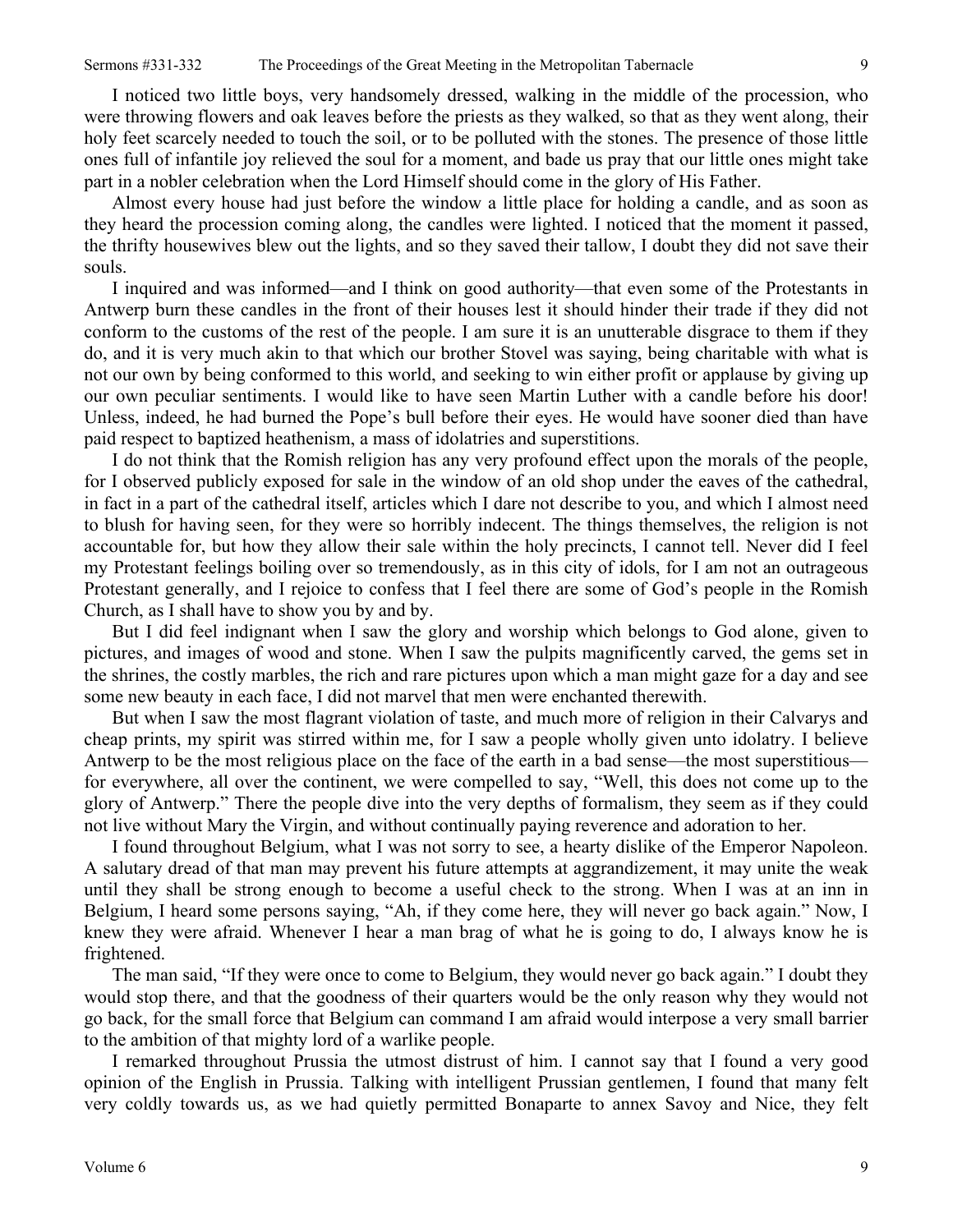persuaded he would never rest quiet until he had added Switzerland, and rectified the boarders of the Rhine.

The German jocular publications, similar to our Punch, represent Napoleon as setting the boundaries straight with a ruler, and as trying to climb a ladder, one round of which, marked Savoy, he has just reached and is preparing for one or two longer steps.

The Prussians, I know, feel exceedingly full of suspicion and distrust as to what future events will be, and I said to them, "Do not you think if the Emperor should touch any of your provinces on the Rhine, that England certainly would speak out?" "No," said one gentleman. "Your nation never speaks out except it touches your commerce, you are a people who care for nothing except cotton and Manchester." It was no easy task to controvert his opinion, for many acts of government certainly wear that aspect.

I am a peace man myself, and a very great lover of everything that may tend to peace, but there are times when we cannot afford to vacillate. I believe that Oliver Cromwell was the best peacemaker that could be found, because he just said, "You may have peace if you will behave yourselves, but do not trifle with me, or expect me to wink at your oppressions, or you shall soon see my cannon at your doors." Kings and potentates felt they had a firm bold man to deal with, not a man who could buckle and tremble, but who would most resolutely defend the right.

I would not say a word that would provoke in any man a warlike feeling, but I cannot bear that our Prussian brethren should mistrust us, for they are our natural allies, it is to them we must look for true alliance in times of disaster, we must look to a Protestant country to stand by us, and not to a Romish land. I do not like that a country that is married to England's fairest daughter, should entertain any suspicion but that we would stand by them in their struggle, and expect them to stand by us. The fact is, it is only a combination of free and Protestant states that can be of lasting use, and a cordial alliance with Romish and despotic powers is a dream and a delusion.

We journeyed from Antwerp to Brussels. I cannot say that Brussels interested me much. I am never interested in great towns in which there is nothing but fine buildings and museums. I had much rather see an odd, old-fashioned town like Antwerp with its sunny memories of Rubens, Quintin Mastys, and other princes in the realms of art. It was the first place I saw, and I think its singular houses, its oldfashioned costumes, and its ancient streets will never die out of my memory.

In Brussels I heard a good sermon in a Romish church. The church was crowded with people, many of them standing, though you might have a seat for a halfpenny or a farthing. But I stood too. And that good man—for I believe he is a good man—preached the Lord Jesus with all his might. He spoke of the love of Christ so that I, a very, very poor hand at the French language, could fully understand him, and my heart kept beating within me as he spoke of the beauties of Christ and the preciousness of His blood, and of His power to save the chief of sinners. He did not say justification by faith, but he did say, "Efficacy of the blood," which comes to very much the same thing. He did not tell us we were saved by grace and not by our works, but he did say that all the works of men were less than nothing when they were brought into competition with the blood of Christ, and that that blood was in itself enough.

True, there were objectionable sentences, as naturally there must be, but I could have gone to that man and could have said, "Brother, you have spoken the truth," and if I had been handling that text myself, I would have done it in the same way, if I could have done it as well. I was pleased to find my own opinion verified in that case, that there are some, even in the apostate church, who cleave unto the Lord, some sparks of heavenly fire that tremble amidst the rubbish of old superstition, some lights that are not blown out, even by the strong wind of Popery, but still cast a feeble gleam across the waters sufficient to guide the soul to the rock Christ Jesus.

I saw in that church a box for contributions for the Pope, and his empty exchequer may well require the consideration of the faithful. Peter's pence were never more needed than at the moment when the patrimony of his pretended successors is likely to be delivered from their paternal protection. The Pope will never grow rich with what I put into the box. I have seen money boxes on the continent for different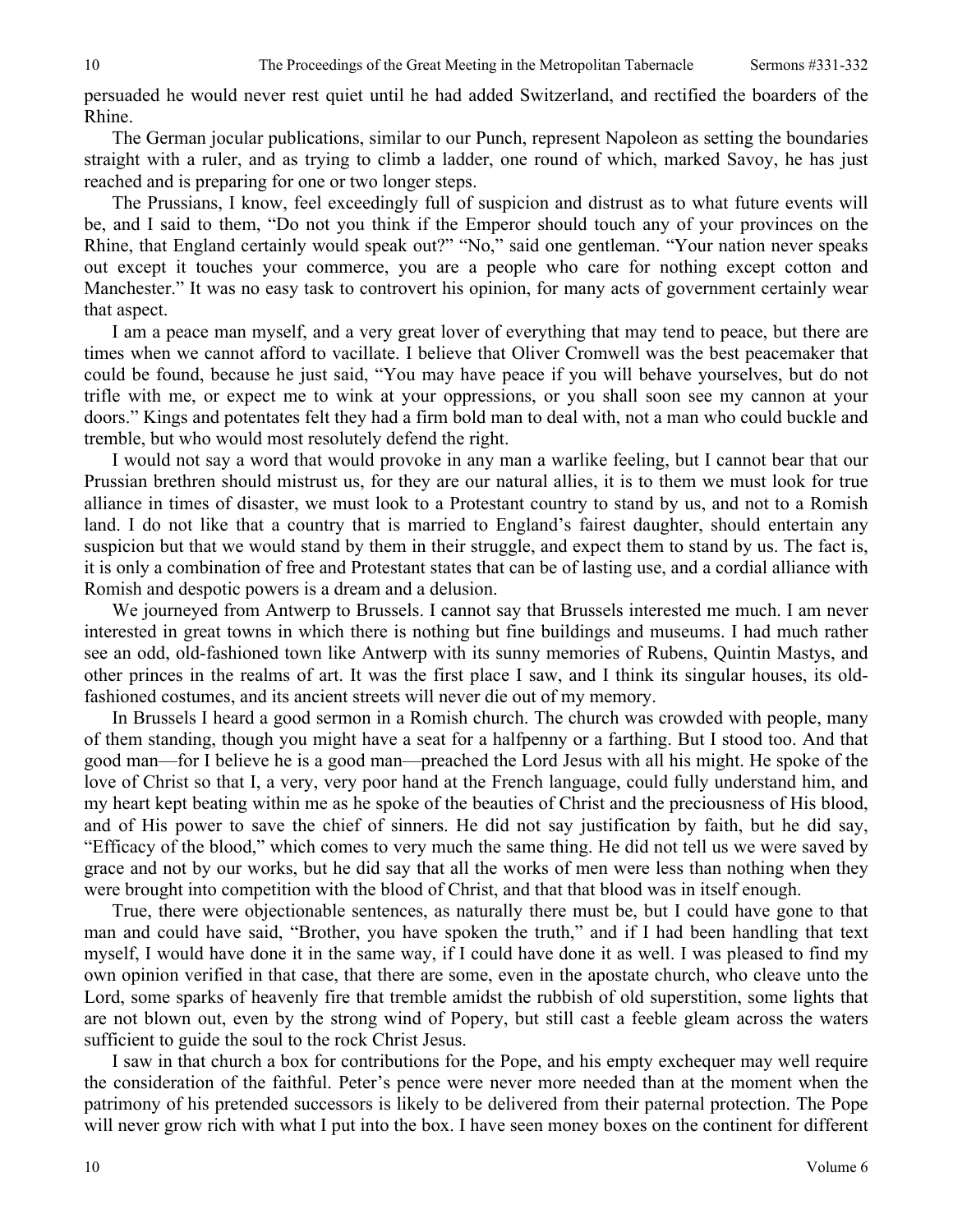saints—Sancta Clara, San Francisco, San Dominic, and another box for the Virgin, and another for the poor. Now I never could make out how the money got to the Virgin, and to Dominic, and to the rest of them, but I have a notion that if you were to find out how the money gets to the poor, you would find out how it reaches the Saints.

On board our ship, from London to Antwerp, there were a considerable number of Irishmen, who were going out to be a part of the Popish Legion. I hope they were not fair specimens of the bulk. There is such a dash of chivalry about that enlistment of these brave crusaders, that I looked for fine noble fellows. This company could by no means warrant me in giving such a description.

I felt exceedingly grateful to the Pope for finding some occupation for such a company. The captain said, "There ain't but one man among them, sir, as would cut up for a mop," and first appearances seemed to justify the opinion, whatever that expressive phrase may mean. They were the most irregular set of regular troops I had ever seen. Their luggage was the least expensive that ever the captain carried, for out of the whole batch, I was told that no mate had more luggage than he could carry in a pocket handkerchief.

As they were going along, they were down on the deck playing at cards—I suppose that was to qualify them for the service of his holiness, but as soon as the ship began to roll they played quite other cards. What this new occupation was I leave to your imagination.

After going from Brussels and getting a distant glimpse of the lion mound of Waterloo, we hurried down to Namur and steamed along the Meuse—that beautiful river the Meuse, which is said to be an introduction to the Rhine, but which to my mind is a fair rival to that noble river. It quite spoiled me for the Rhine.

Everywhere, on each side, there were new phases of beauty, and sweet little pictures which shone in the sunshine like small but exquisite gems. It was not one vast Koh-i-noor diamond, it was not sublimity mingling its awe with loveliness such as you would see in Switzerland with its majestic mountains, but a succession of beautiful pearls, threaded on the silver string of that swiftly flowing river. It is so narrow and shallow that as the steamboat glides along it drives up a great wave upon the banks on either side.

In some parts along the river there were signs of mineral wealth, and the people were washing the iron stone at the river's brink to separate the ore from the earth. And one thing I saw here I must mention, as being a type of a prevailing evil in Belgium. When there were barges of iron-stone to unload, *the women* carried the heavy baskets upon their backs. If there were coals or bricks to be carried, the women did it, they carried everything, and their lords and masters sat still and seemed to enjoy seeing them at work, and hoped it might do them good, while they themselves were busily engaged in the important occupation of smoking their pipes.

When we came to a landing place, if the rope was to be thrown off so that the steamboat might be secured, there was always a woman to run and seize the rope, and there stood a big-looking fellow to give directions as to how she should do it. We joked with each other upon the possibility of getting our wives to do the like, but indeed, it is scarcely a joking matter to see poor women compelled to work like slaves, as if they were only made to support their husbands in idleness.

These poor women were fagged and worn, but they looked more fully developed than the men, and seemed to be more masculine. If I had been one of those women, and I had had a little bit of a husband sitting there smoking his pipe, if there is an act that gives a woman two months for beating her husband, I fear I should have earned the penalty. Anyhow, I would have said to him, "No, I am very much obliged to you for doing me the honor of marrying me, but at the same time, if I am to work and earn *your* living and mine too, you will smoke your pipe somewhere else."

The fact is, my dear friends, to come to something that may be worth our thinking about, employment for women is greatly needed in our country, and the lack of it is a very great evil, but it is not so much to be deplored as that barbarity which dooms women to sweep the streets, to till the fields, to carry heavy burdens and to be the drudges of the family. We greatly need that watchmaking, printing,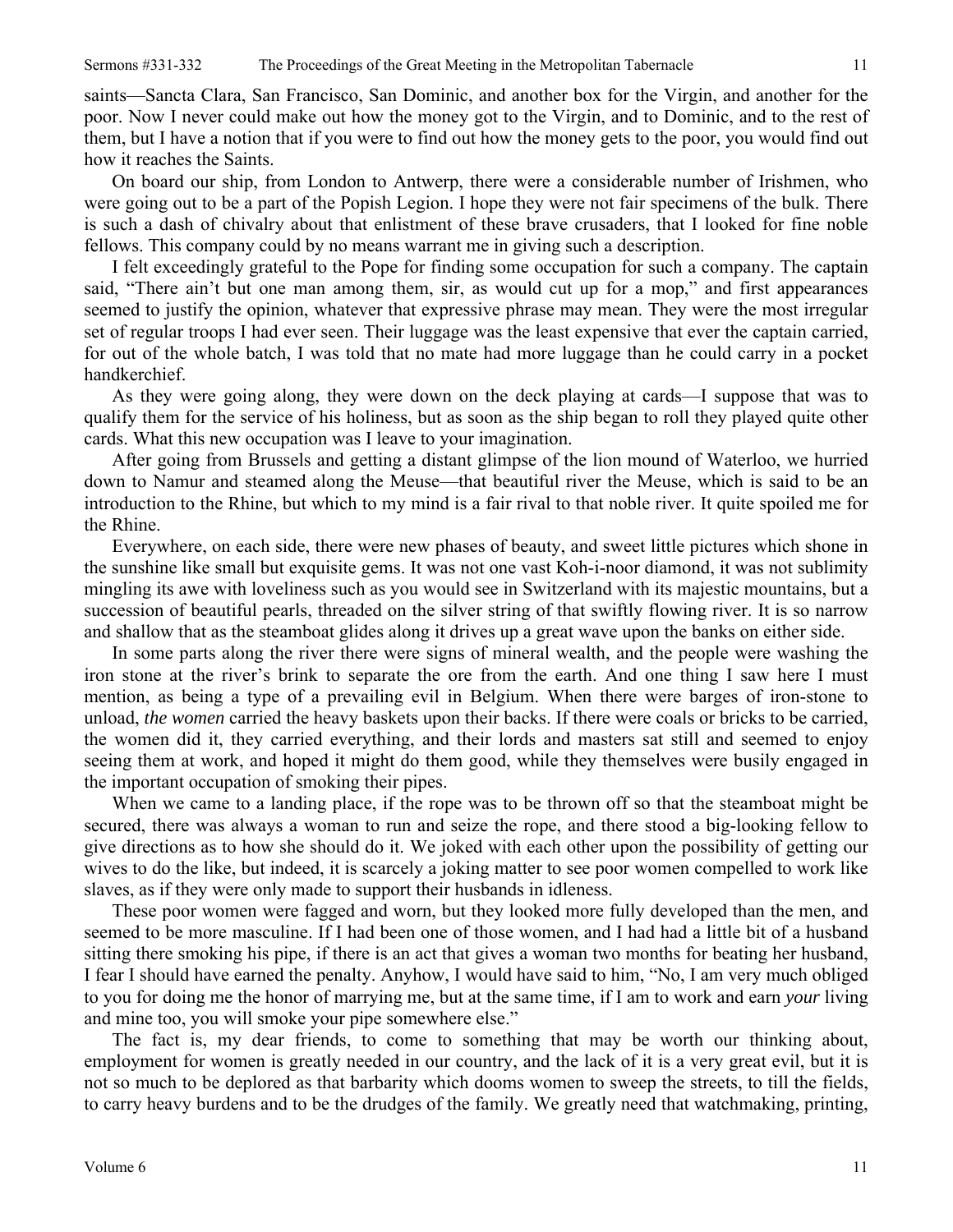telegraphs, bookselling, and other indoor occupations should be more freely open to female industry, but may heaven save our poor women from the position of their Continental sisters.

The Gospel puts woman where she should be, gives her an honorable position in the house, and in the church, but where women become the votaries of superstition they will soon become the burdenbearers of society. Our best feelings revolt at the idea of putting fond, faithful, and affectionate woman to oppressive labor. Our mothers, our sisters, our wives, our daughters are much too honorable in our esteem to be treated otherwise than as dear companions, for whom it shall be our delight to live and labor.

We went next to a sweet little village called Chaufontaine, surrounded with verdant hills, and so truly rural, that one could forget that there was such a place as a busy, noisy, distracting world. Here we found the villagers at work making gun barrels with old-fashioned tilt hammers, which I understand have not been used in England for fifty years.

Here it was for the first time we saw industrious men. Talk about long hours in England! these blacksmiths rise at four o'clock in the morning, and I do not know when they leave off, only this I know, that we passed by them very late and found them at it still and that too, hard at work at the blazing forge, hammering and knocking away at the old-fashioned way of making gun barrels, welding one piece of iron into a tube, working almost without clothing, the sweat pouring down them, mingling with the black and soot of their faces.

The real workers on the continent seem to be always working, and never appear to stop at all, except at dinner time. Then you may go to the shop and knock until your arm aches, and there is never a man to sell you anything, they are all having their dinner. Dinner is a respectable operation, and they do not like to come out even to wait upon a customer.

I waited a long time at a door in Zurich where I wanted to buy a print, but no, no, I must wait. Where has the man gone? He has gone to dinner, I must wait till the dinner is done. That breaking up of the day, I have no doubt, tends, after all, to shorten the hours of labor, but I think there is work to be done in the villages of the continent by the Early Closing Association—it will be well if they can persuade people that they can do quite as much work if they work fewer hours.

In the country villages, science appears to be very backward. My friend declared he saw the linchpin of a wagon which weighed two pounds, I never saw such a huge linchpin anywhere else. And as to the carts and wagons, they were like racks put on a couple of pair of wheels, and in every case five times as heavy as they need be, and thus the horses have a load to begin with before the cart is loaded.

On the continent I think they have in some towns and cities made progress superior to our own, but in the villages and in the rural parts of any one country you like to choose throughout the whole continent, you would find them far behind our rural population. The intelligence of those countries is centered in the large towns, and it does not radiate forth and spread its healthy influence in the rural districts so swiftly as in our own beloved land.

It is well to see advances even in these social matters, because as men advance in social discoveries in arts and commerce, it often happens that they are brought into contact with other lands and so the Word of God becomes more widely known. I believe every steam engine, every railroad, every steamboat, and every threshing machine to be a deadly enemy to ignorance, and what is ignorance but the cornerstone of superstitions? Let but the light go forth mentally, and the way will be prepared for the light divine.

At Aix-la-Chapelle I saw another batch of the Pope's guards—they were very carefully looked after, and required it I do not doubt. They were the right sort for fighting, if all accounts be true, and although I thus speak of them, I feel indignant at the abominable manner in which they have been treated. True hearts have been rejected by the chief priest, but the day will soon come when he would give all Rome to get a few hundred of such true fellows as these Irish lads. Beyond a question, their motive entitled them to the best of treatment from those whom they volunteered to serve.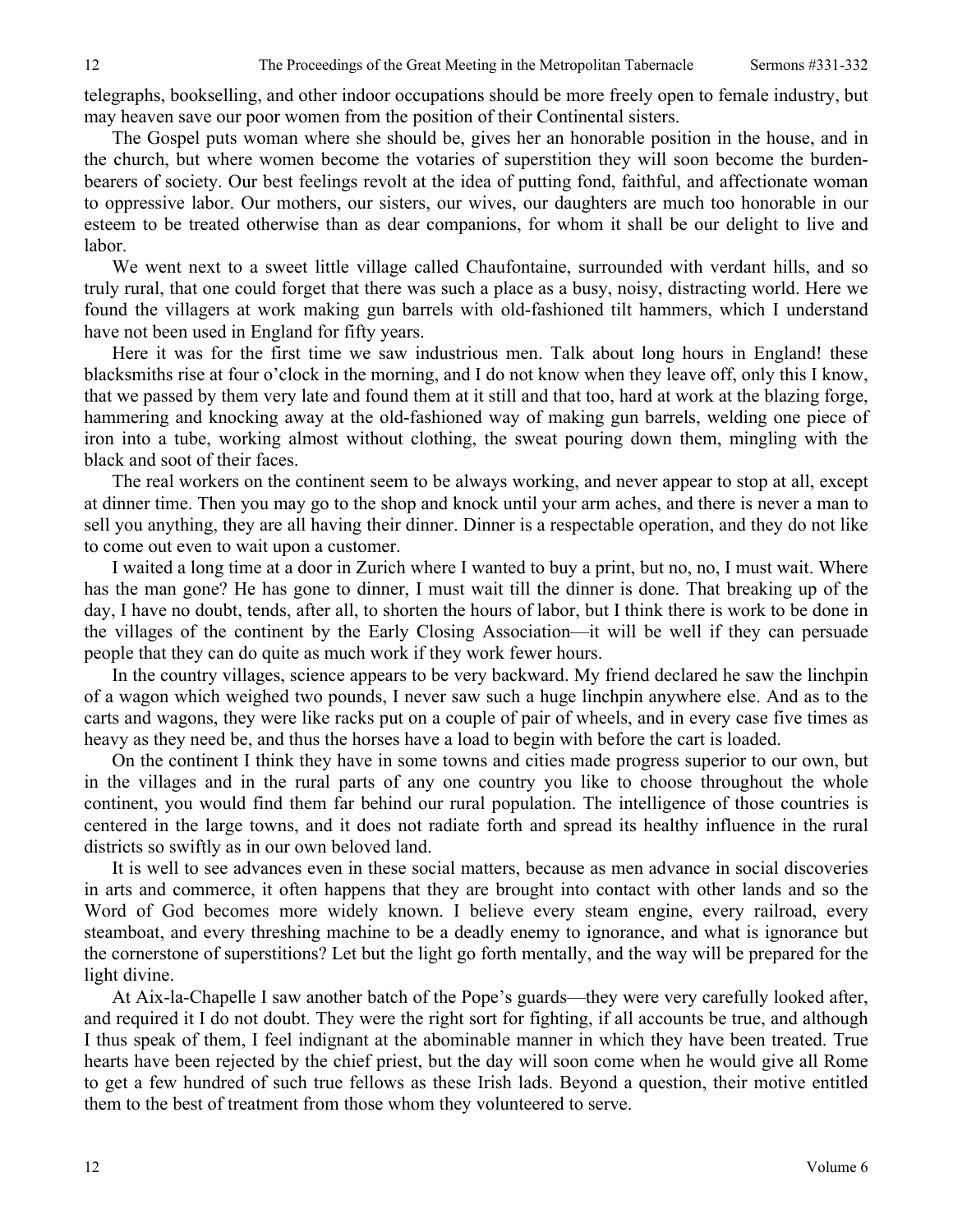It has been a sad, sad affair. I pray God the day may come when Ireland, the real Emerald Isle, first gem of the ocean, may shake off the cloud that now hangs so heavily upon her, and when her brave sons—for brave they are—may find better work than to uphold a rotten throne, which I pray may fall, and may Garibaldi be the means of shaking it!

As everybody when they go on the continent visits Cologne, so did we, but I must say of Cologne, I have a more vivid recollection of what I smelt than of what I saw. The Cologne odor is more impressive than the Eau de Cologne. I had heard Albert Smith say he believed there were eighty-three distinct bad smells in Cologne, and in my opinion he underrated the catalog, for every yard presented you something more terrible than you had ever smelt before. Better to pay our heavy taxes for drainage than live in such odors. Our filthy friend, the Thames, is as sweet as rose water when compared with Cologne or Frankfort. Hear this, you grumblers, and be thankful that you are not worse off than you are.

We went down the Rhine, and it was just a repetition of what we saw going down the Meuse, with the addition of castles and legends. My lack of taste is no doubt the cause of my disappointment upon seeing this river. The lakes of Westmoreland and Cumberland, and the lochs of Scotland, fairly rival the Rhine, and are much of the same character. Go and see it yourselves and you will not repent it.

We went across to Frankfort and Heidelberg, and then to Baden. Let me say a few words about Baden. I went to see the gaming table. It is, without exception, the most mournful sight I ever put my eyes on. The Conversation House at Baden is a gorgeous building. Wealth could not make it more splendid than it is. All the luxuries that can be gathered from the farthest ends of the earth are lavished there.

It is a fairy palace, more like the gorgeous creation of a dream than sober substantial fact. You are freely admitted, no charge is made, whilst the most beautiful music that can be found waits to charm your ear. The most excellent performers are there, and if there is a special concert it is always free. The theatres are free, every place of amusement is free, even the public library is free and nothing has to be paid for.

You ask me how all this is supported? To the left of the building there are two rooms for gaming. There is a long table and a great crowd standing round it. The table is as full as it will accommodate, and there sit four men in the middle with long rakes, pulling money this way and that way, and shoving it here and there. I hardly ever saw such a mass of money, except upon a banker's counter. There are long rolls of gold done up in marked quantities, and then there are heaps of silver money.

You see a young man come in, he looks around him, but does not seem like a gambler. He puts down half a Napoleon as a mere joke. You watch him, in a minute it is shoveled away, he has lost his money. He walks round again and puts down another. This time he wins and he has two. By and by he will play deeper, and the day will probably come when he will stake his all and lose it.

You see women sitting there all night playing high stakes. Some people win, but everybody must lose sooner or later, for the chances are dreadfully against any man who plays. The bank clears an enormous sum every year. I am afraid to mention the amount lest I should be thought to exaggerate. What staring eyes, what covetous looks, what fiery passions I saw there! And what multitudes go into that place happy, and return to curse the day of their birth!

I had the sorrow of seeing some fools play. I saw young men who put down money and spent so much that they had hardly enough to take them back to England. Such was the infatuation that I am not surprised when spectators are carried away by the torrent. There are some who defend the system. I hold it to be fraught with more deadly evils than anything that could be invented, even by Satan himself.

I saw an old respectable looking man come there and put down ten pounds. He won. He receives twenty. He puts down the twenty. He wins and he has forty. Again he puts down the forty, and receives eighty. He puts down the eighty and takes up one hundred and sixty. Then he took it all up, put it in his pocket, and walked away as calmly as possible.

Now that man will lose money by that, because he will come back tomorrow, and he will probably play so deep, he will sell the house that is to cover his children's heads, and pawn the very bed from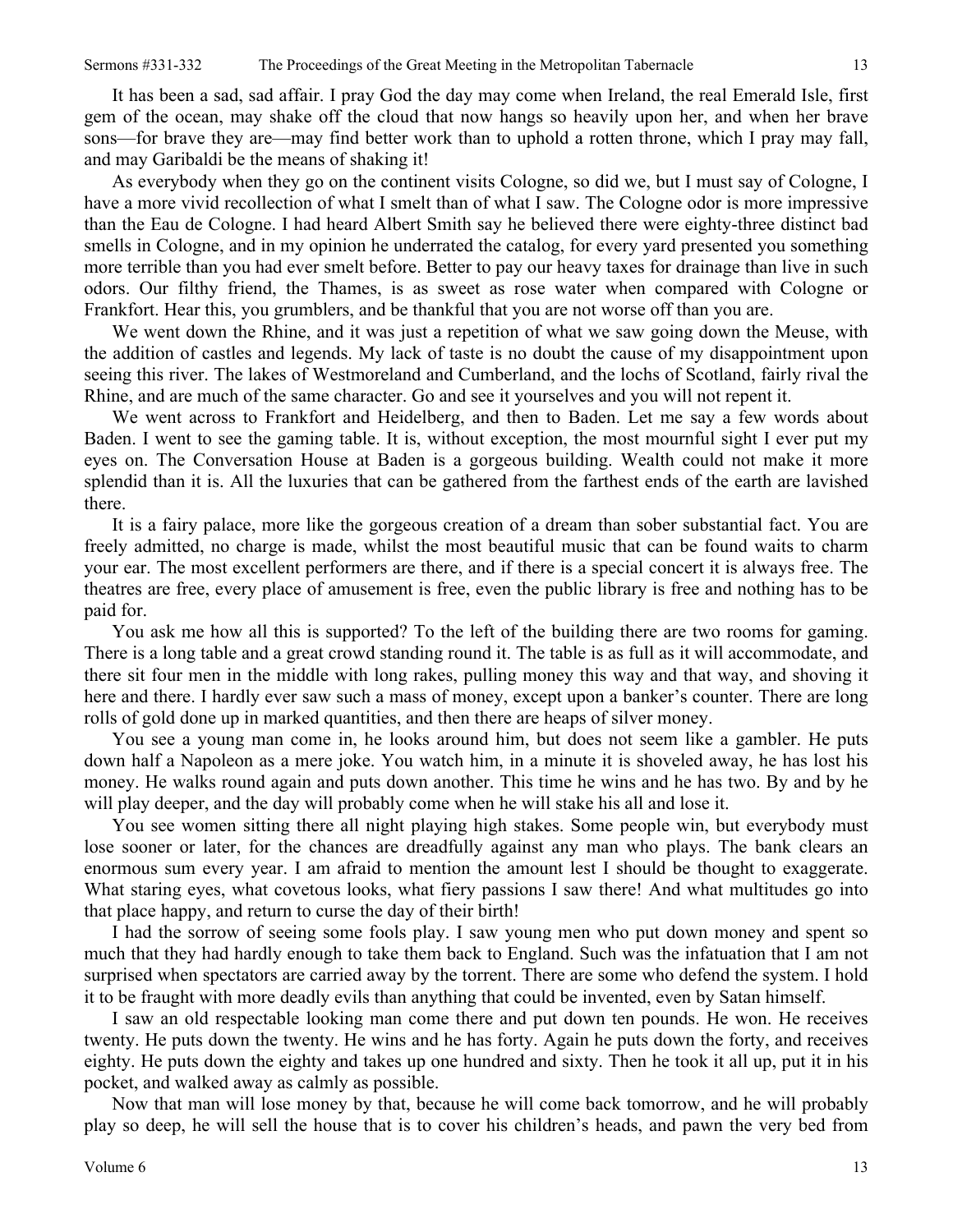under his wife. The worst thing that can happen to a man who plays is to win. If you lose, it serves you right, and there is hope that you will repent of your folly, if you win, the devil will have you in his net so thoroughly, that escape will be impossible.

I charge every young man here—for there are such temptations now in London, though not well known—I charge you, above all things never have anything to do with games of chance. If you desire to make your damnation doubly sure, and ruin your body and soul, go and do it, but if not, avoid it, pass by it, look not at it for it has a basilisk's eye and may entice you, and then it has the sting of an adder and will certainly destroy you.

I repeat what I said before of Baden-Baden, it is a bewitching place, and well worth a visit from the man who would see evil in its finest robes. But let not the weak and frivolous venture to touch the gilded bait here so temptingly displayed, or his ruin will be near and his remorse most bitter.

We went from thence to Freburg and afterwards to Schaffhausen. There for the first time we saw the Alps. It was a wonderful sight, though in the dim distance we hardly knew whether we saw clouds or mountains. We had to hold a sort of controversy with ourselves—is that solid—that glittering whiteness, that sunny glitter that I see there? Is it a bank of white mist? Is it cloud or is it a mountain? Soon you are assured that you are actually beholding the everlasting hills. If a man does not feel like praising God at that moment, I do not think there is any grace in him. Sentimental tears I never indulge in, but I will aver that if there be anything like piety in a man's soul when he sees those glorious works of God, he will begin to praise the Lord, and magnify His holy name.

We soon passed into Switzerland. We went from Schaffhausen to Zurich. Everywhere there was something to delight us. The magnificent falls of the Rhine, the clear blue waters of the Zurich Lake, the distant mountains, the ever-changing costumes of the people—all kept us wide awake and gratified our largest love of novelties. All nature presented us with a vast entertainment, and every turn of the head introduced us to something new and beautiful.

At Zurich I saw in the great fair what I also saw at Baden-Baden, a sight which gave me pleasure, namely, the little star of truth shining amid the darkness. Opposite the house at Baden, where Satan was winning souls at the gaming table, there was a little stall at which an agent of the Bible Society was selling Bibles and Testaments. I went up and bought a Testament of him, and felt quite cheered to see the little battery erected right before the fortifications of Satan, for I felt in my soul it was mighty through God to the pulling down of the stronghold.

There in the midst of the fair at Zurich where they were selling all manner of things, like John Bunyan's Vanity Fair, there stood a humble looking man with his stall, upon which there were Bibles, Testaments, and Mr. Ryle's Tracts. It is always a great comfort to me to see my sermons in French and other languages sold at the same shops as those of that excellent man of God. There is the simple Gospel in his tracts, and they are to my knowledge singularly owned of God. How sweet it is to see these dear brethren in other churches, loving our Lord, and honored by Him.

At Lucerne we stopped and spent our third Sabbath-day, and of all days in the year, Sabbath-days on the Continent are most wretched, as far as the means of grace are concerned. This however, was spent in quiet worship in our own chamber. Our first Sabbath was a dead waste, for the service at church was lifeless, spiritless, graceless, powerless. Even the grand old prayers were so badly read that it was impossible to be devout while hearing them, and the sermon upon, "The Justice of God in Destroying the Canaanites," was as much adapted to convert a sinner, or to edify a saint, as Burke's Peerage, or Walkers dictionary. There was nothing, however, in the service puseyistical or heretical.

Far worse was our second Sunday in Baden, which effectually prevented my attending Episcopal service again, until I can be sure of hearing truthful doctrine. The preacher was manifestly a downright Puseyite, an admirer, doubtless, of Mr. Bryan King, because during one part of the service he must needs go up to the Roman Catholic altar, and there bow himself with his book to us. The images and idols of the church were not concealed as they should have been by some proper hangings. There they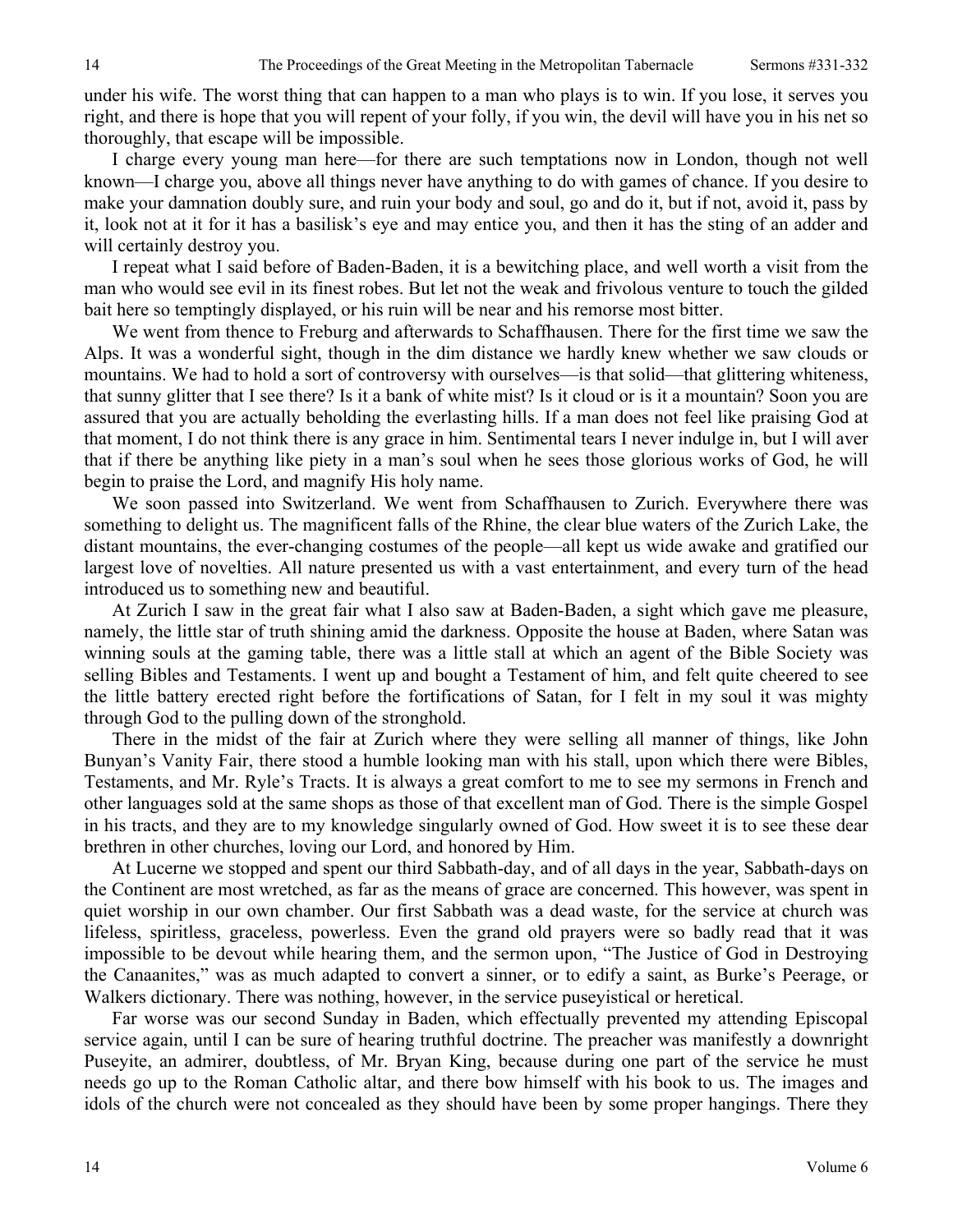were in all their open harlotry, and I must say they were in full keeping with the sermon which was inflicted upon us.

The preacher thought he would give us a smart hit, so he began with an attack upon all who did not subscribe to baptismal regeneration and sacramental efficacy. He did not care what we might say, he was certain that when the holy drops fell from the fingers of God's ordained minister, regeneration there and then took place. I thought, well that is coming out, and the man is more honest than some of the wolves in sheep's clothing, who hold baptismal regeneration but will not openly confess it.

The whole sermon through, he treated us to sacramental efficacy, and made some allusion to St. George's riots, saying that it was an awful thing that the servants of God were subjected to persecution, and then he let fly at us all, and told us we had not sufficient respect for our ministers, that the real ordained successors of the apostles were trodden down as mire in the streets. Who could blame the poor man for thus trying to honor himself, for I am afraid no other would be able to endure, much less to honor him.

I abstained from going to church after that, and if I were to continue for seven years without the public means of grace, unless I knew that a man of kindred spirit with Mr. Allen, Mr. Cadman, Mr. Ryle, and that holy brotherhood of evangelicals, would occupy the pulpit, I never could or would enter into an Anglican Church again. These Puseyites make good Churchmen turn to the Dissenters, and we who already dissent, are driven further and further from the establishment.

In the name of our Protestant religion, I ask whether a minister of the Church of England is allowed to bow before the altar of a Popish church? Is there no rule or canon which restrains men from such an outrage upon our professed faith, such an insult to our constitution? This, I know, in no other English denomination would such a thing be tolerated, and I beseech some clergyman of the Church of England to ask the question whether this is to be permitted and allowed.

In the church at Lucerne I think they had the head of St. John the Baptist, with some of the blood in a dish, and other innumerable relics. And yet I was expected to go on Sunday and worship there. I could not do it, for I should have kept thinking of John the Baptist's head in the corner. Though I have a great respect for that Baptist and all other Baptists, I do not think that I could have controlled myself sufficiently to worship God in the midst of such fooleries as that. In this case I believe the idols are covered, and the truth is preached, but I did not know this till the time was past.

But my time will utterly fail me, therefore let me pass on. We went up the Righi, as everybody must do, toiling up, up, up, some nine miles, to see the sun go to bed, and then we were awakened in the morning with a most dreadful blowing of horns, to get up and see the sun rise. Out we went, but his gracious majesty, the sun, would not condescend to show himself, or at least he got up and we were standing half-an-hour before we knew it, so we all went down again, ant the was the end of our glorious trip.

It was worthwhile to go up that five thousand five hundred and fifty feet, as I think they made it the last time, for the guides can make it what they like, for as we went up we could see the snowy mountains all around us, and it was a view which might make an angel stand and gaze, and gaze again. The various mountains with either sharp or rounded peaks, and snowy heads, are all worthy of the toil which brings them into view.

The circular panorama seen from the Righi Culm is perhaps unrivalled. There is the lake of Zug, and yonder a strip of Zurich, and there the long arms of Lucerne, and yonder the Pilatus mountains, and further yet the Black Forest range. Just at your feet is the buried town of Goldau, sad tomb in which a multitude were buried by a falling mountain. The height is dizzy to unaccustomed brains, but the air is bracing, and the prospect such as one might picture from the top of Pisgah, where the prophet of Horeb breathed out his soul to God.

We went here, there, and everywhere, and saw everything that was to be seen, and at last, after a long journey, we came to Geneva. I had received the kindest invitation from Geneva. By the way there is a very officious brother, who very much teases and vexes me, and certainly on no occasion more than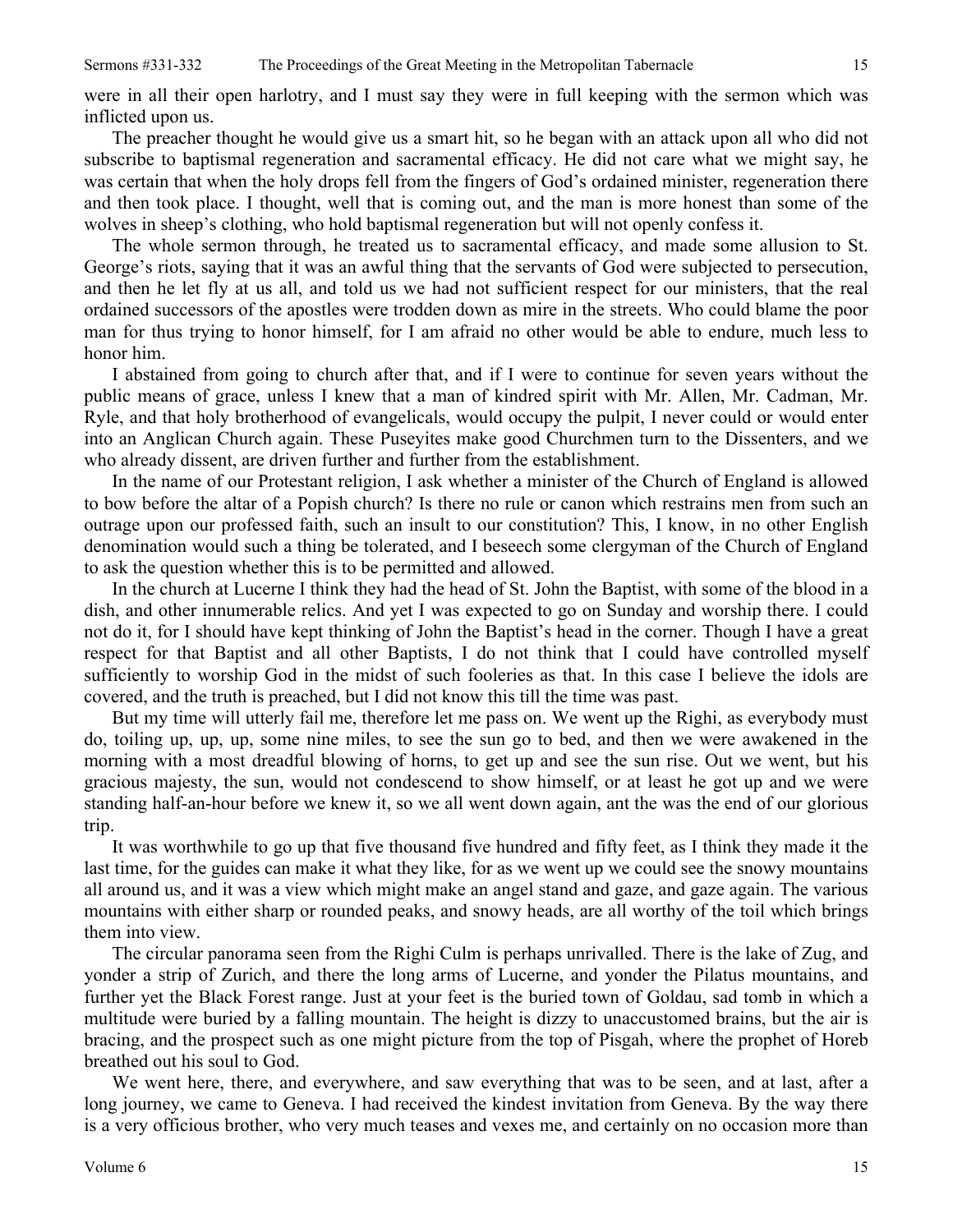when he brought out a pamphlet in my glory and honor. For once the Dial Newspaper spoke right, good, sound truth and logic. Of all things, I dislike the most that fawning at one's feet, and licking the dust off the soles of one's boots into which that poor man has fallen. However well-intentioned the thing may be, it makes my blood boil at it, I cannot endure it.

But I went to Geneva, not by the invitation of one who would play the showman for me, but by the invitation of our esteemed and excellent brother, Mr. D'Aubigne. He came to meet me at the station, but I did not come by that train, and therefore he missed me. I had to run about all over the town to find him. I met a gentleman in the street and told him I was Mr. Spurgeon. He then said, "Come to my house—the very house where Calvin used to live." I went home with him, we went all over the city to find Mr. D'Aubigne and Pastor Bard. I was taken to the house of Mr. Lombad, an eminent banker of the city, and a godly and gracious man. I think I never enjoyed a time more than I did with those brethren—real truehearted brethren.

There are, you know, two churches there—the Established and the Free, and there has been some little bickering and some little jealousy, but I think it is all dying away, at any rate, I saw none of it, for brethren from both these churches came and did me every kindness and honor.

I think I must be a little proud, notwithstanding Mr. Stovel's advice to the contrary, for I was allowed to stand in the pulpit of John Calvin. I am not superstitious, but the first time I saw this medal bearing the venerated effigy of John Calvin I kissed it, imagining that no one saw the action. I was very greatly surprised when I received this magnificent present, which shall be passed round for your inspection. On the one side is John Calvin with his visage worn by disease and deep thought, and on the other side is a verse fully applicable to that man of God. He endured as seeing Him who is invisible. That is the very character of the man. That glorious man, Calvin!

I preached in the cathedral. I do not think half the people understood me in the Cathedral of St. Peter's, but they were very glad to see and join *in heart* with the worship in which they could not join with understanding. I did not feel very happy when I came out in full canonicals, but the request was put to me in such a beautiful way that I could have worn the Pope's tiara, if by so doing I could preach the Gospel the more freely.

They said—"Our dear brother comes to us from another country. Now, when an ambassador comes from another country, he has a right to wear his own costume at Court, but as a mark of very great esteem, he sometimes condescends to the manners of the country which he visits, and wears the Court dress." "Well," I said—"yes, that I will, certainly, if you do not require it, but merely ask it as a token of my Christian love. I shall feel like running in a sack, but it will be your fault." But it was John Calvin's cloak, and that reconciled me to it very much. I do love that man of God, suffering all his life long, enduring not only persecutions from without, but a complication of disorders from within, and yet serving his Master with all his heart.

Now, I want to ask your prayers for the Church at Geneva, and in their name I speak to you. That little Republic of Geneva stands now like an island as it were, on each side shut in by France, and I can assure you there are no greater Anti-Gallicans in the whole world than the Genovese. Without knowing that I trod upon tender ground, I frequently said, "Why, you are almost French people!" At last they hinted to me that they did not like me to say so, and I would not say it any more. They are afraid of being Frenchified, they cannot endure it, they know the sweets of liberty, and cannot bear that they should be absorbed into that huge monarchy.

Mr. D'Aubigne charged me with this message, "Stir up the Christians of England to make Geneva a matter of special prayer. We do not dread the arms of France, nor invasion, but something worse than that—namely, the introduction of French principles." There is a French population constantly crossing the border. They bring in infidelity and neglect of the Sabbath-day, and Romanism is making very great advances. The brethren said, "Ask the people to pray for us, that we may stand firm and true. As we have been the mother of many churches, desert us not in the hour of our need, but hold us up in your arms, and pray that the Lord may still make Geneva a praise throughout the earth."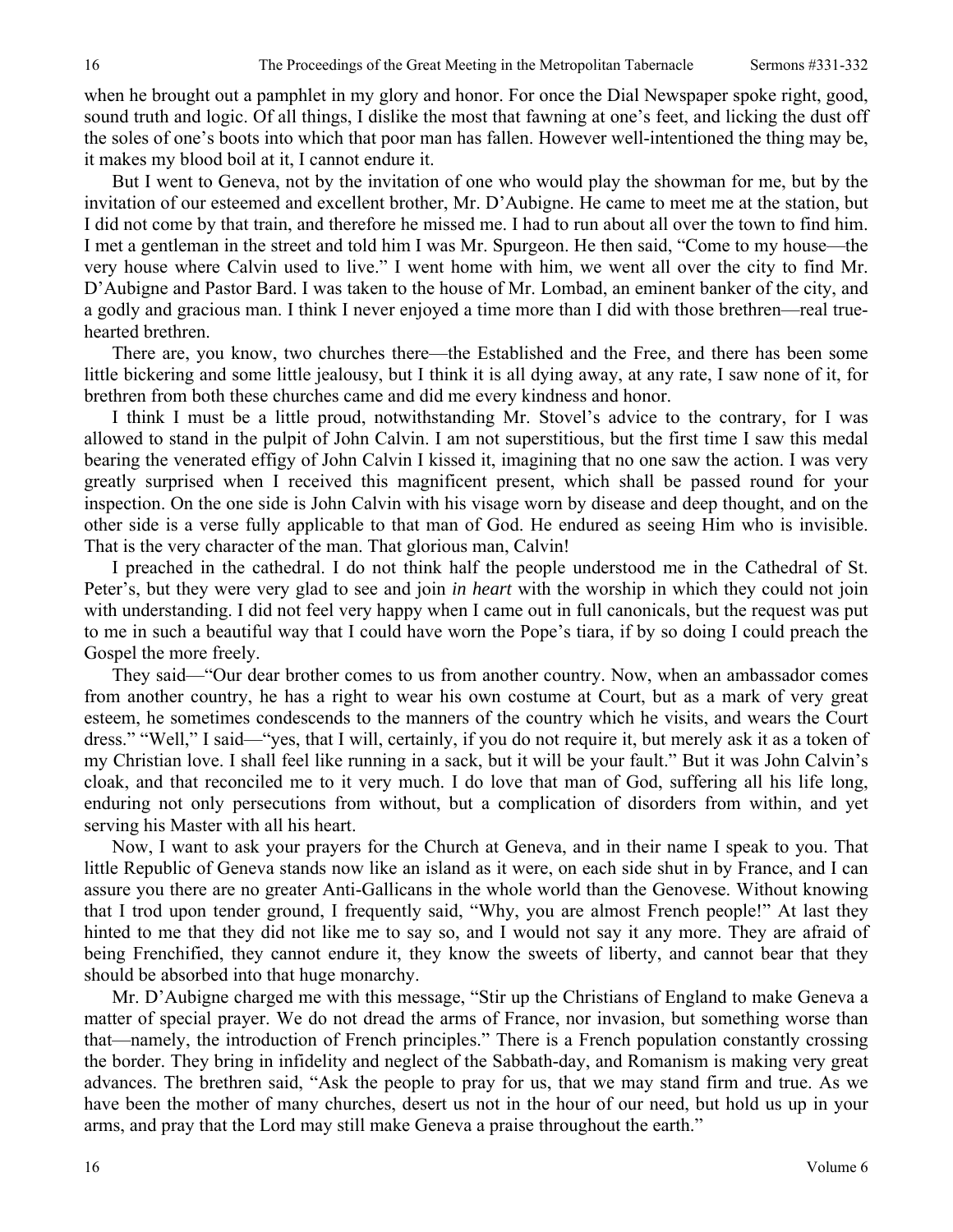The Evangelical Alliance is to be held there next year. I heartily wish I could go there, though our friends will say I must not run away again. I should like to go to the Evangelical Alliance, to mingle with those beloved brethren once more, for it is as the days of heaven upon earth, when in foreign lands we see brethren in Christ and commune with them. To my dying day I shall remember those servants of Jesus Christ who greeted me in my Master's name, and loved me for my Master's sake. Hospitality unbounded, love unalloyed, and communion undisturbed, are precious pens with which the brethren in Geneva wrote their names upon my heart.

At last we got away from Geneva and went off to Chamouni. What a glorious place that Chamouni is! My heart flies thither in recollection of her glories. The very journey from Geneva to Chamouni fires one's heart. The mind longs to climb the heavens as those mountains do. It seemed to sharpen my soul's desires and longings, till like the peaks of the Alps, I could pierce the skies. I cannot speak as I should if I had one of those mountains in my view. If I could point out of the window and say, "There! see its frosted brow! see its ancient hoary head," and then speak to you of the avalanches that come rattling down the side—then I think I could give you some poetry.

Here we went up the Mer de Glace on mules. I had the great satisfaction of hearing three or four avalanches come rolling down like thunder. In descending, I was alone and in advance, I sat down and mused, but I soon sprang up, for I thought the avalanche was coming right on me, there was such a tremendous noise and rushing. We crossed many places where the snow, in rushing down from the top, had swept away every tree and every stone, and left nothing but the stumps of the trees and a kind of slide from the top of the mountain to the very valley. What extraordinary works of God there are to be seen here!

We have no idea of what God is. As I went among these valleys, I felt like a little creeping insect, wondering what the world could be, but having no idea of its greatness. I sank lower and lower and growing smaller and smaller, while my soul kept crying out, "Great God, how infinite art Thou! what worthless worms are we!"

After leaving Chamouni, we came at last to what was to be the great treat of our journey, namely, the passage of the Simplon. The passage of that mountain is an era in any man's life. That splendid road was carried over the Alps by Napoleon, not for the good of his species, but in order that he might transport his cannon to fight against Austria. "It stands there," says James Macintosh, "the noblest work of human skill." There are other works which may contain more genius, and some which may seem to be more grand, but this, in the midst of the rugged stern simplicity of nature, seemed to say, "Man is little, but over God's greatest works man can find a pathway, and no dangers can confine his ambition."

Where the rock was so steep that the road could not be carried by any other means, workmen were hung down from the top in cradles, and they chipped a groove, and thus carried the road along the precipitous face of the rock. Frequently too, it was carried through a huge tunnel cut in the solid rock, and on and on we went up the enormous height until we came to the region of perpetual frost and snow. There one could play snowballs in the height of summer, and gather ice in abundance.

On the top of the mountain stands the hospice into which we entered. There are some four or five monks who came out and asked us to enter, we did so, and would honor the religious feeling which dictates such constant hospitality. We were shown up into a very nice room, where there was cake and wine ready, and if we had chosen to order it, meat, soup, and anything we liked to have and nothing to pay. They always feed four hundred people gratuitously every day, and sometimes twelve hundred. They entertain any traveller, and he is expected to pay nothing whatever for his refreshment, of course no one who could do such a thing would go away without putting something into the poor-box.

It pleased me to find that they were Augustine monks, because next to Calvin, I love Augustine. I feel that Augustine was the great mine out of which Calvin digged his mental wealth, and the Augustine monks in practicing their holy charity seemed to say, "Our Master was a teacher of grace, and we will practice it, and give without money and without price to all comers whatsoever they shall need."